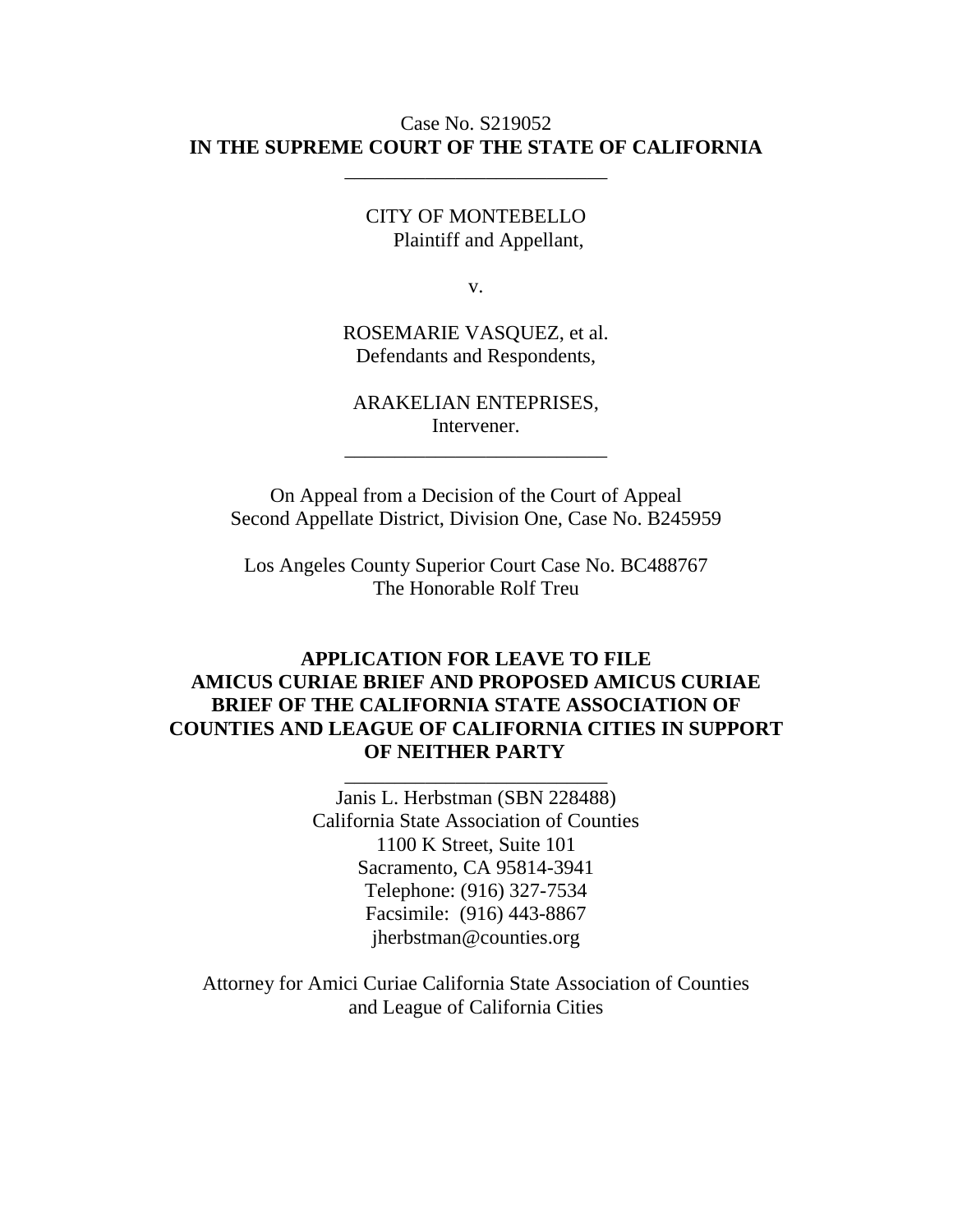The California State Association of Counties ("CSAC") and the League of California Cities (the "League") seek leave to file the attached amicus brief.

CSAC is a non-profit corporation. The membership consists of the 58 California counties. CSAC sponsors a Litigation Coordination Program, which is administered by the County Counsels' Association of California and is overseen by the Association's Litigation Overview Committee, comprised of county counsels throughout the state. The Litigation Overview Committee monitors litigation of concern to counties statewide and has determined that this case is a matter affecting all counties.

The League is an association of 473 California cities dedicated to protecting and restoring local control to provide for the public health, safety, and welfare of their residents, and to enhance the quality of life for all Californians. The League is advised by its Legal Advocacy Committee, which is comprised of 24 city attorneys from all regions of the State. The Committee monitors litigation of concern to municipalities, and identifies those cases that have statewide or nationwide significance. The Committee has identified this case as having such significance.

This case presents important issues related to the interpretation of the public prosecutor's exemption under Government Code section 425.16, subdivision (d). Specifically, should the exemption apply generally to prosecutions that protect the public at large, regardless of whether the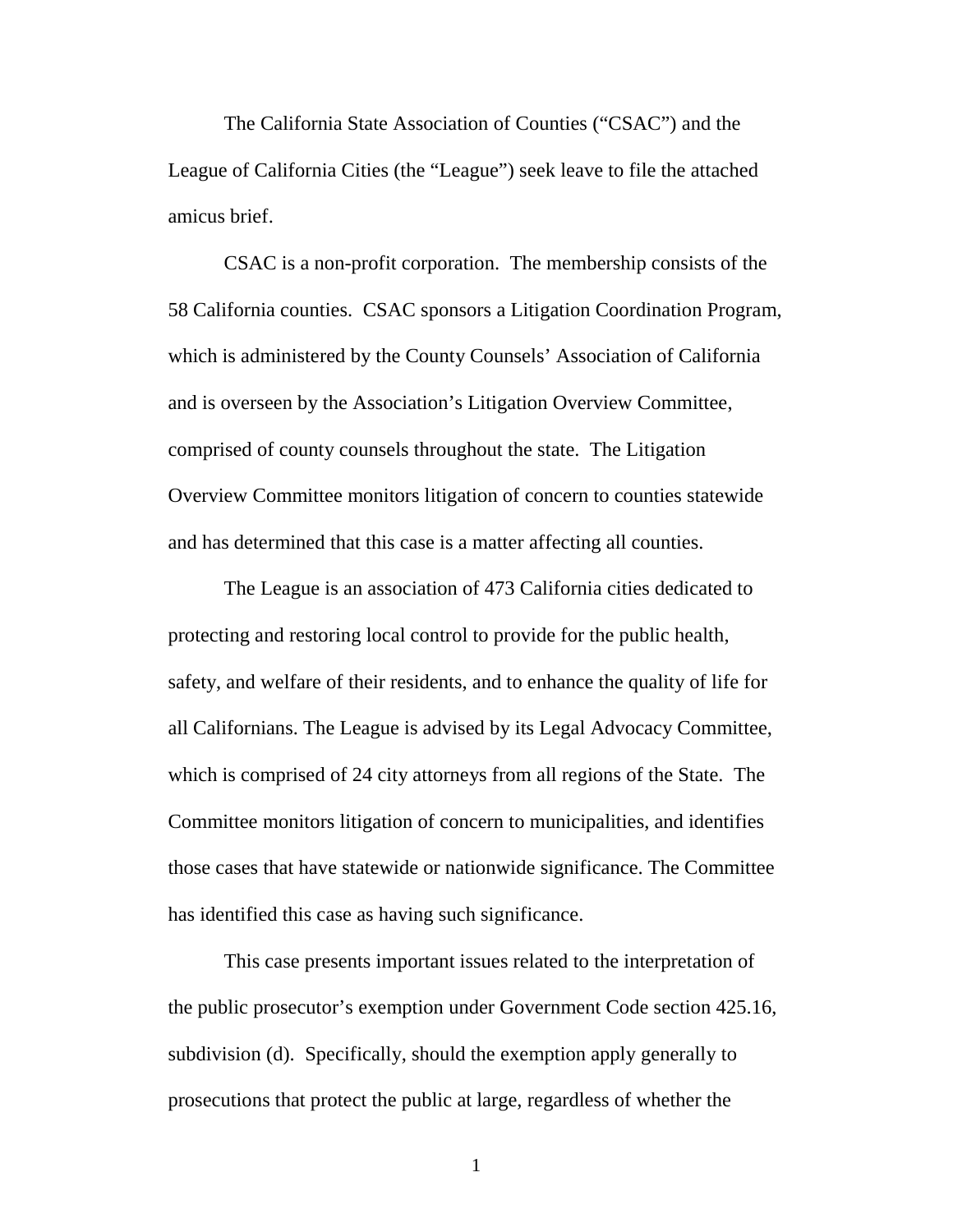actions are brought in the name of the people of the State of California or in the name of a local public entity? The Second District court in the present matter interpreted the exemption narrowly, requiring an action to be brought specifically "in the name of the people of the State of California," but another Second District court adopted a broader interpretation, concluding that the exemption applies generally to public prosecutions aimed at protecting the public at large.

CSAC and the League support a broader interpretation of the exemption. The legislative history indicates that anti-SLAPP protections were enacted to protect against frivolous lawsuits aimed at protected speech and public participation. Public prosecutions are not frivolous lawsuits, but important actions that ensure public protection. By carving out the exemption for public prosecutors, the Legislature recognized that such actions should not be hindered or delayed by anti-SLAPP challenges. A broader interpretation of the exemption is consistent with the purpose of the anti-SLAPP provisions and the need for a carve-out for public prosecutors. Thus, a more narrow interpretation should be rejected.

CSAC and the League have reviewed the briefing of the parties, and do not repeat those arguments here. Rather, the proposed amicus brief offers additional legal arguments on the interpretation of the public prosecutor's exemption under Government Code section 425.16, subdivision (d).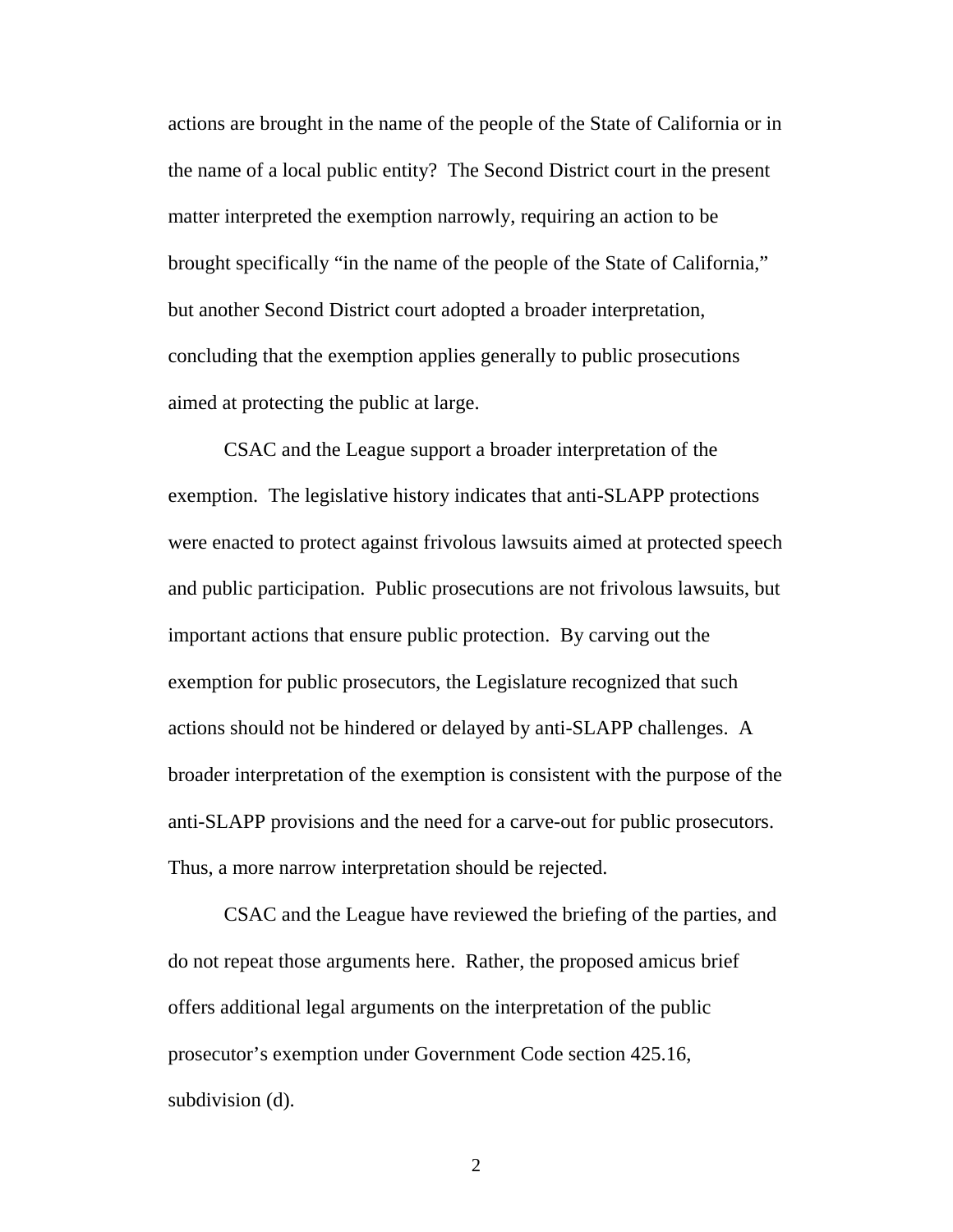For the foregoing reasons, CSAC and the League respectfully

request that this Court accept the accompanying amicus curiae brief.

Dated: Respectfully submitted,

By: \_\_\_\_\_\_\_\_\_\_\_\_\_\_\_\_\_\_\_\_\_\_\_\_

JANIS L. HERBSTMAN

Attorney for Amici Curiae

California State Association of Counties and League of California Cities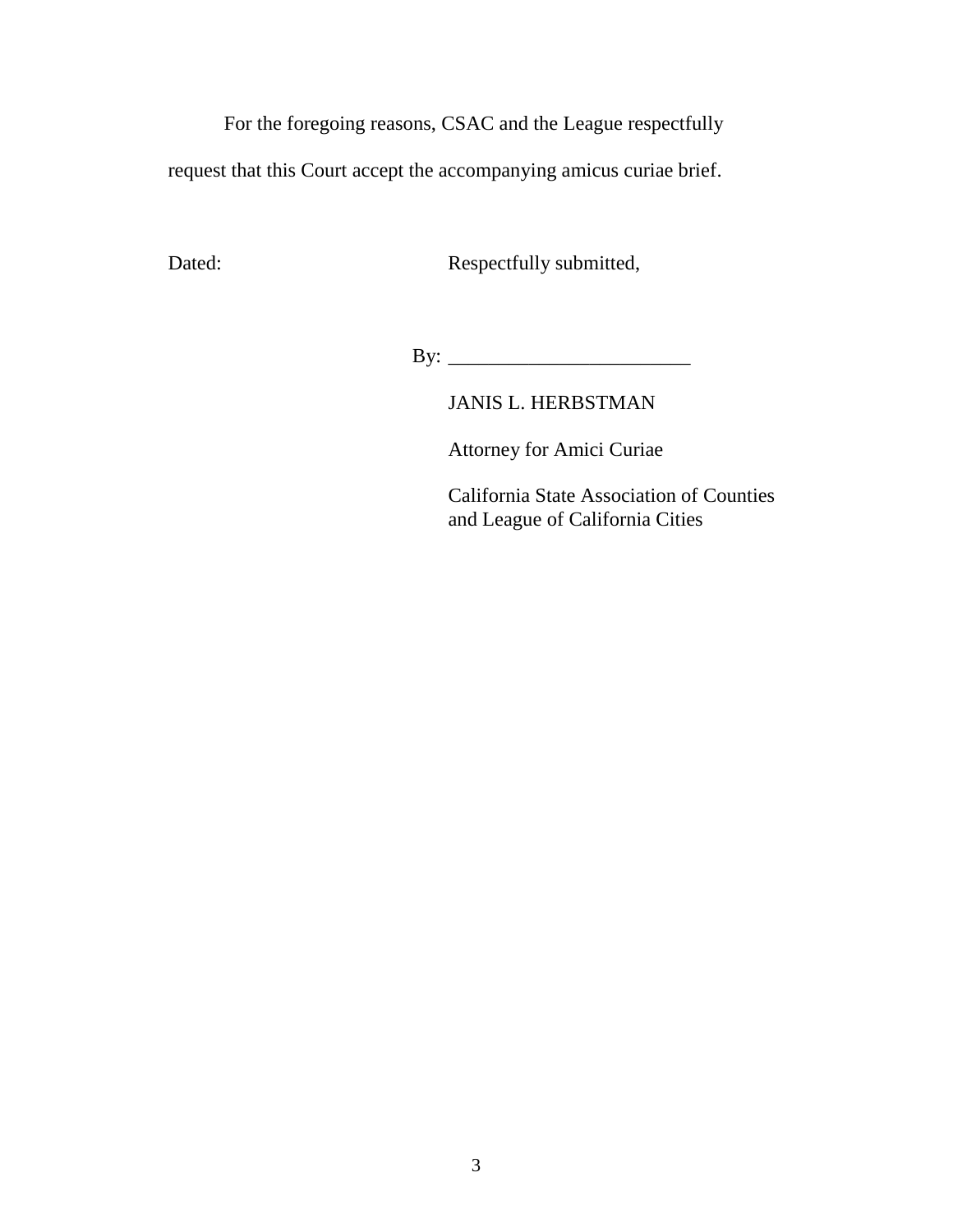#### Case No. S219052 **IN THE SUPREME COURT OF THE STATE OF CALIFORNIA**

\_\_\_\_\_\_\_\_\_\_\_\_\_\_\_\_\_\_\_\_\_\_\_\_\_\_

CITY OF MONTEBELLO Plaintiff and Appellant,

v.

ROSEMARIE VASQUEZ, et al. Defendants and Respondents,

ARAKELIAN ENTEPRISES, Intervener.

\_\_\_\_\_\_\_\_\_\_\_\_\_\_\_\_\_\_\_\_\_\_\_\_\_\_

On Appeal from a Decision of the Court of Appeal Second Appellate District, Division One, Case No. B245959

Los Angeles County Superior Court Case No. BC488767 The Honorable Rolf Treu

#### **[PROPOSED] AMICUS CURIAE BRIEF OF THE CALIFORNIA STATE ASSOCIATION OF COUNTIES AND LEAGUE OF CALIFORNIA CITIES IN SUPPORT OF NEITHER PARTY**

\_\_\_\_\_\_\_\_\_\_\_\_\_\_\_\_\_\_\_\_\_\_\_\_\_\_

Janis L. Herbstman (SBN 228488) California State Association of Counties 1100 K Street, Suite 101 Sacramento, CA 95814-3941 Telephone: (916) 327-7534 Facsimile: (916) 443-8867 jherbstman@counties.org

Attorney for Amici Curiae California State Association of Counties and League of California Cities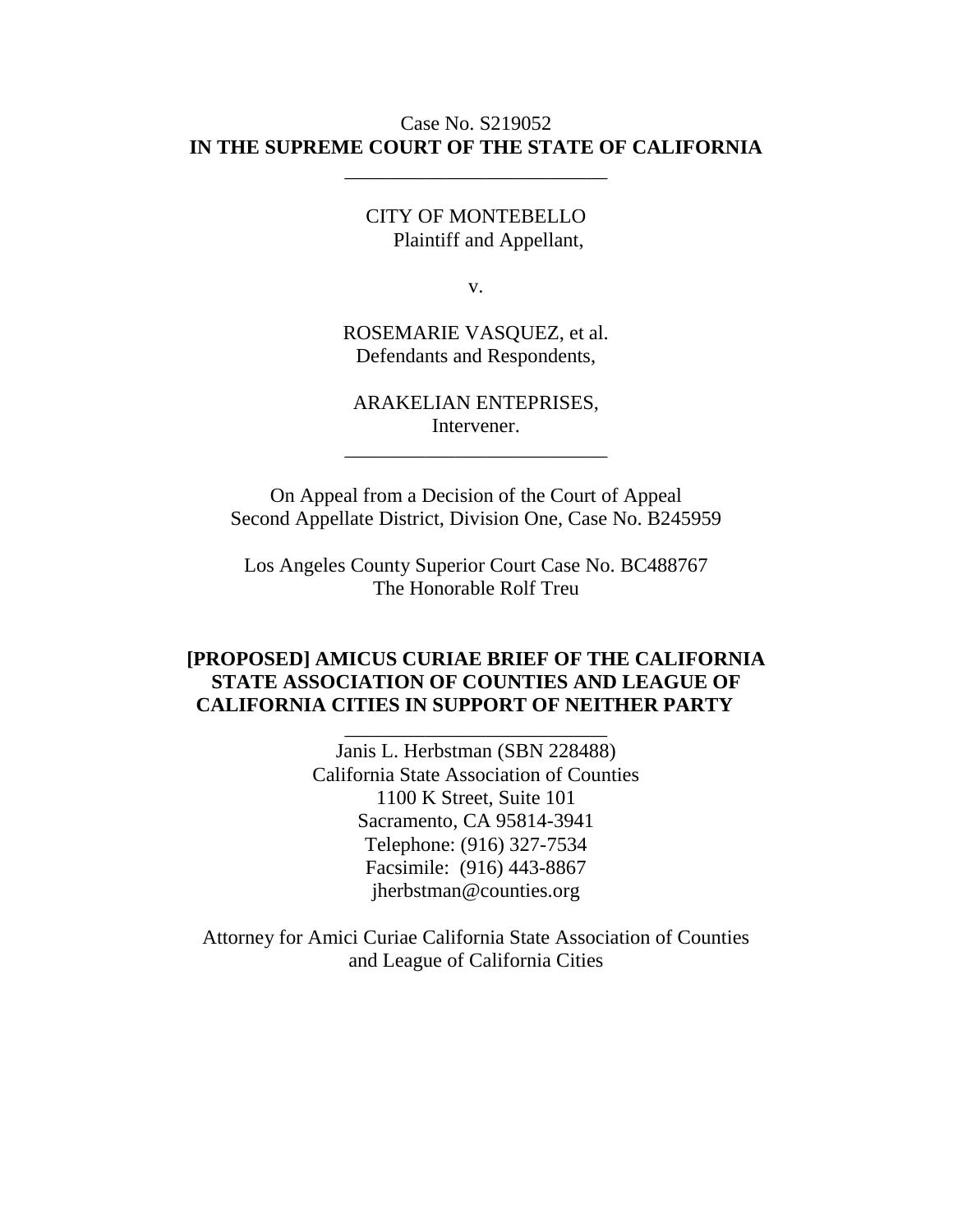# **TABLE OF CONTENTS**

| $\mathbf{I}$ . |                                                                                                                                                  |
|----------------|--------------------------------------------------------------------------------------------------------------------------------------------------|
| II.            |                                                                                                                                                  |
|                | A. A Broad Reading of the Public Enforcement Exception is Consistent                                                                             |
| <b>B.</b>      | The Public Prosecution Exemption to the anti-SLAPP Statute is<br>Narrow, Only Extending to Actions Brought by a Public Entity to Protect         |
| $C_{\cdot}$    | The Court's Focus on Statewide Versus Local Concerns for Purposes<br>of Applying the Anti-SLAPP Exemption is Misplaced.  11                      |
|                | D. Government Code Section 1090 Protects the Public, and Therefore<br>Actions Intended to Enforce Section 1090 Are Eligible for the Anti-SLAPP   |
| E.             | An Action to Enforce Public Rights is Properly Within the anti-SLAPP<br>Exception Even if the City Uses Outside Counsel to Prosecute the Action. |
| III.           |                                                                                                                                                  |
|                |                                                                                                                                                  |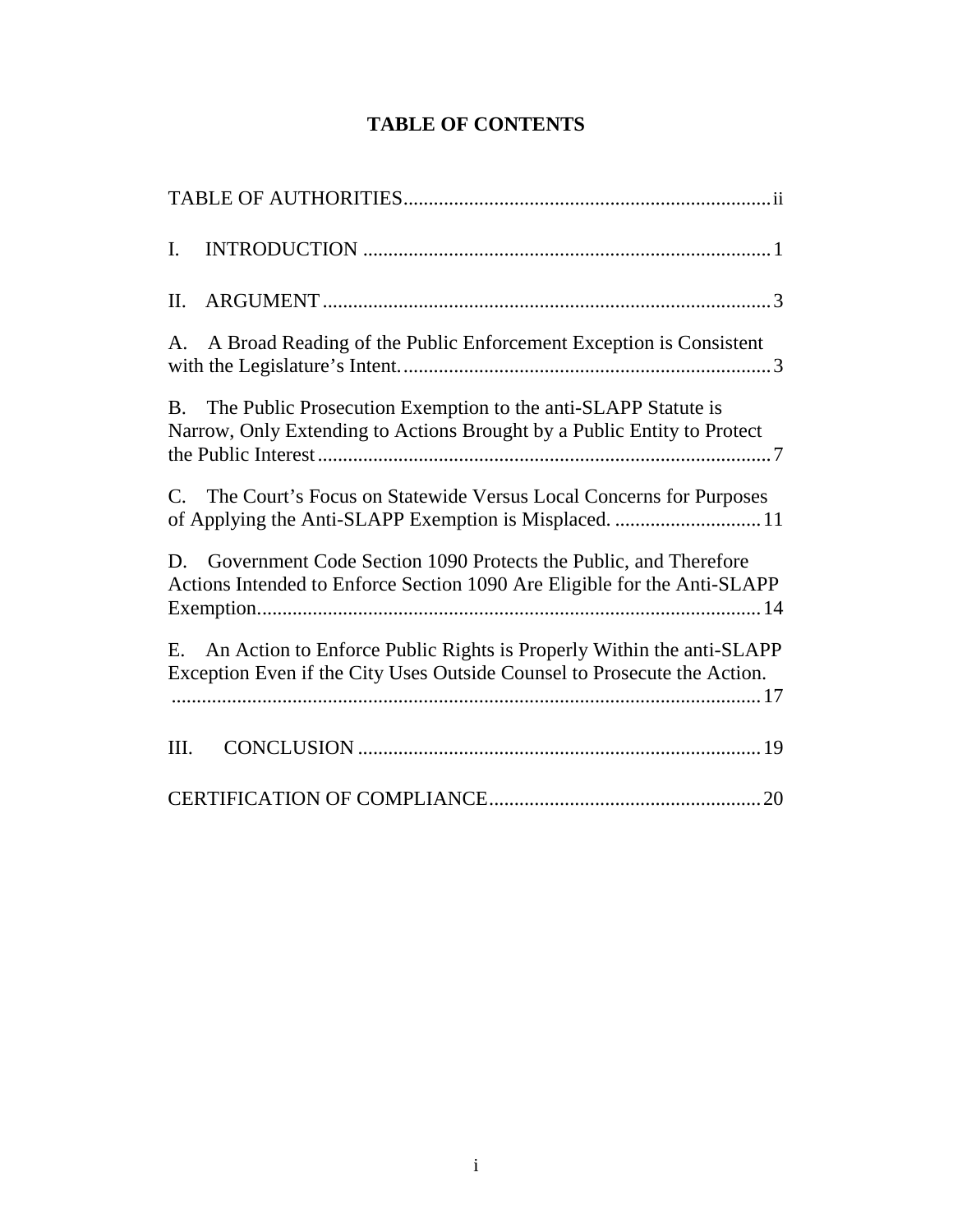## <span id="page-6-0"></span>**TABLE OF AUTHORITIES**

## **CASES**

| Berglund v. Arthroscopic & Laser Surgery Center of San Diego, L.P.        |
|---------------------------------------------------------------------------|
| Bernardo v. Planned Parenthood Federation of America                      |
|                                                                           |
| Carson Redevelopment Agency v. Padilla (2006) 140 Cal.App.4th 132316      |
| City and County of San Francisco v. Ballard                               |
| City and County of San Francisco v. Cobra Solutions                       |
| City and County of San Francisco v. Flying Dutchman Park Inc.             |
| City Council v. McKinley (1978) 80 Cal.App.3d 204  14                     |
| City of Claremont v. Kruse (2009) 177 Cal.App.4th 1153  12                |
| City of Colton v. Singletary (2012) 206 Cal.App.4th 7515, 10, 13          |
| City of Imperial Beach v. Bailey (1980) 103 Cal.App.3d 191  14            |
| City of Long Beach v. California Citizens for Neighborhood Empowerment    |
| City of Los Angeles v. Animal Defense League (2006) 135 Cal. App. 4th 606 |
| County of San Bernardino v. Walsh (2007) 158 Cal.App.4th 533 12, 14       |
| County of Santa Clara v. S.C. (Atlantic Richfield Company)                |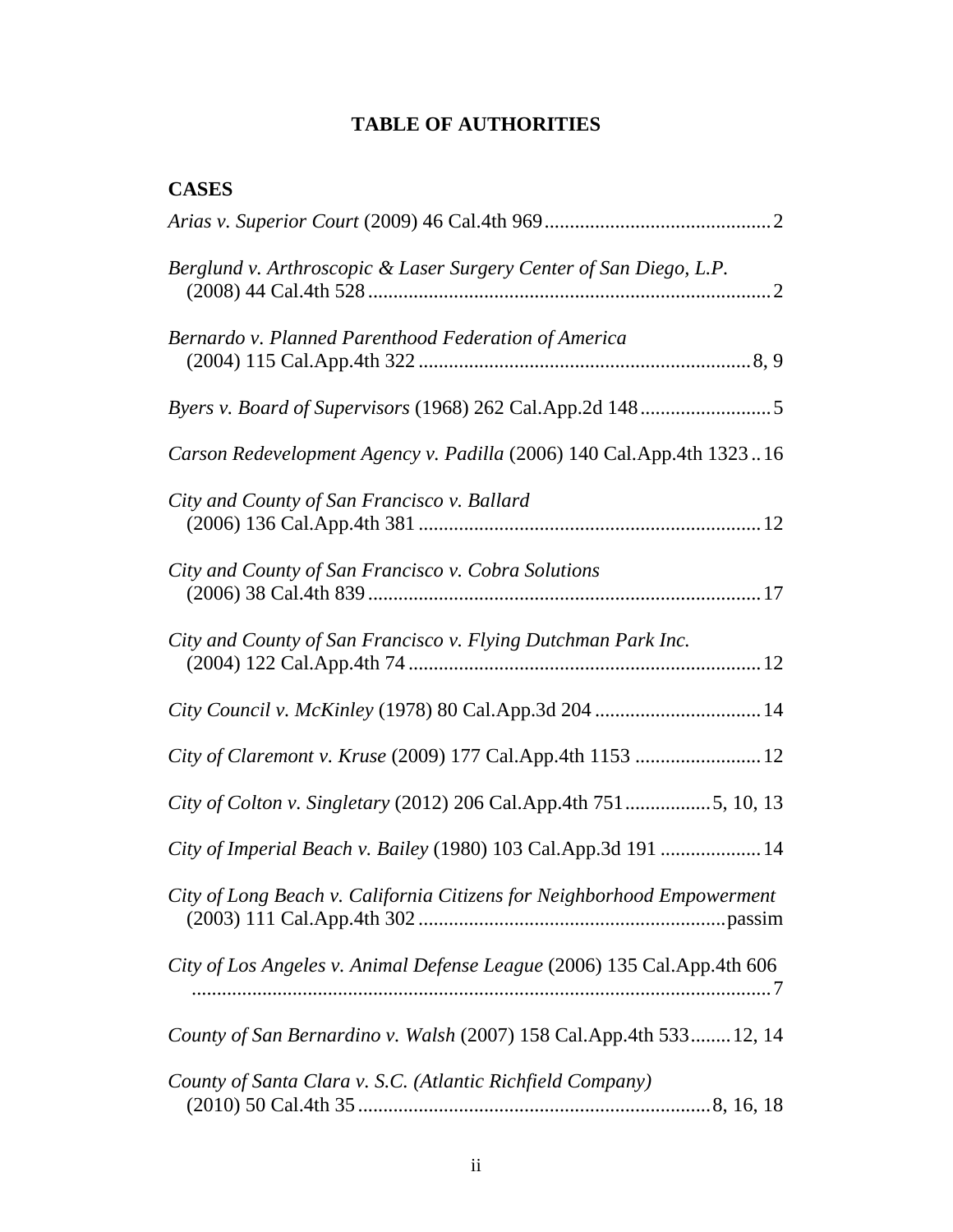| Oakland v. California Constr. Co. (1940) 15 Cal.2d 573  14 |
|------------------------------------------------------------|
| People v. Health Laboratories of North America, Inc.       |
|                                                            |
|                                                            |
|                                                            |
|                                                            |
| <b>STATUTES</b>                                            |
|                                                            |
|                                                            |
|                                                            |
|                                                            |
|                                                            |
|                                                            |
|                                                            |
|                                                            |
|                                                            |
|                                                            |
|                                                            |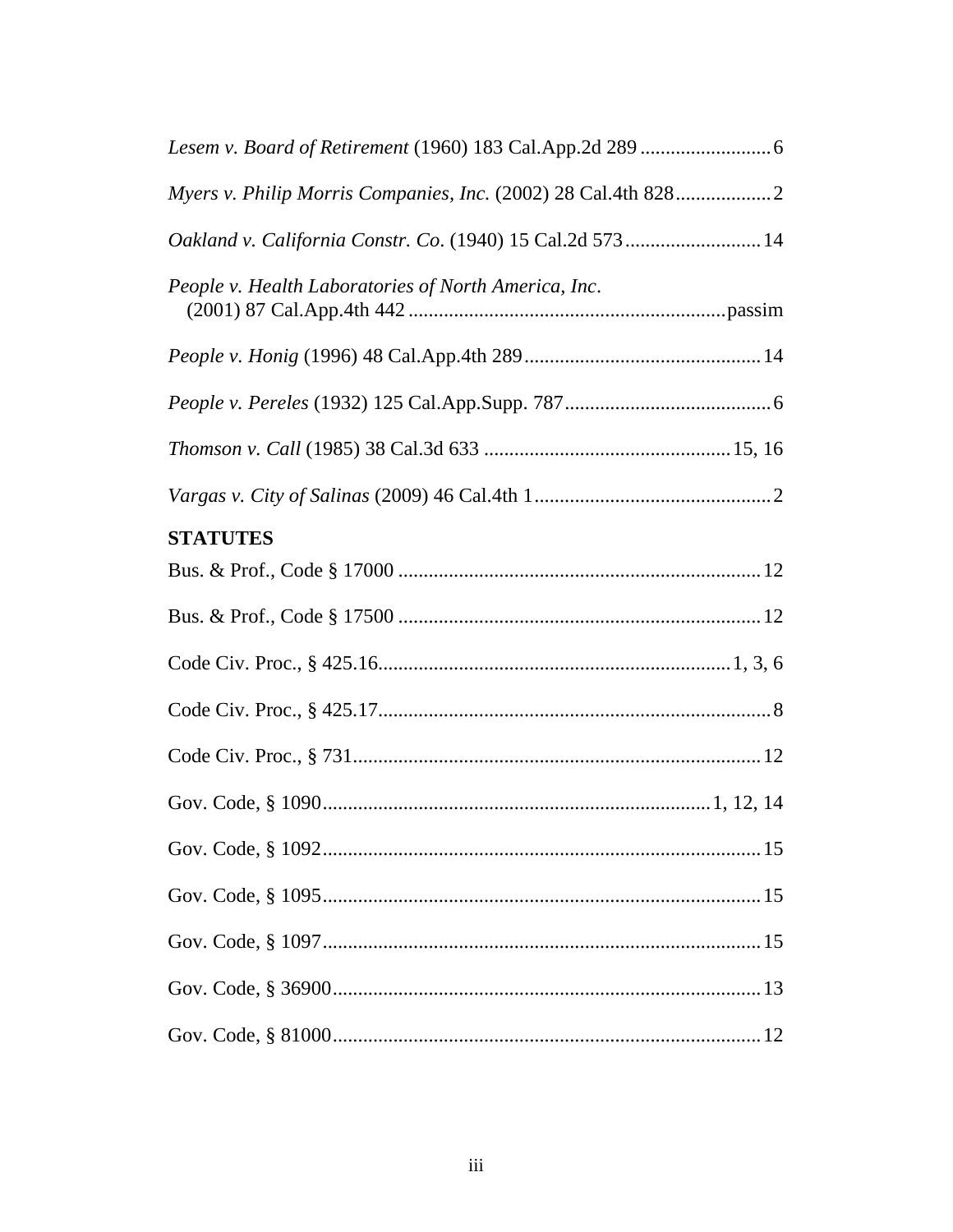#### **I. INTRODUCTION**

<span id="page-8-0"></span>Section 425.16, subdivision (d), of the Code of Civil Procedure provides that the anti-SLAPP statute does not apply to any enforcement action brought in the name of the people of the State of California by the Attorney General, district attorney, or city attorney, acting as a public prosecutor. One of the important questions raised by this case is whether this provision should be read broadly to also apply to cases brought by a city directly to recover funds pursuant to Government Code section 1090.

The California State Association of Counties ("CSAC") and the League of California Cities (the "League") believe the answer is yes. The purposes and policy objectives of both Government Code section 1090 and the anti-SLAPP exemption in Code of Civil Procedure section 425.16(d) are served by allowing the exemption to be applied in cases such as this—where a public agency is seeking redress for a breach of the public trust.

CSAC is a non-profit corporation. The membership consists of the 58 California counties. CSAC sponsors a Litigation Coordination Program, which is administered by the County Counsels' Association of California and is overseen by the Association's Litigation Overview Committee, comprised of county counsels throughout the state. The Litigation Overview Committee monitors litigation of concern to counties statewide and has determined that this case is a matter affecting all counties.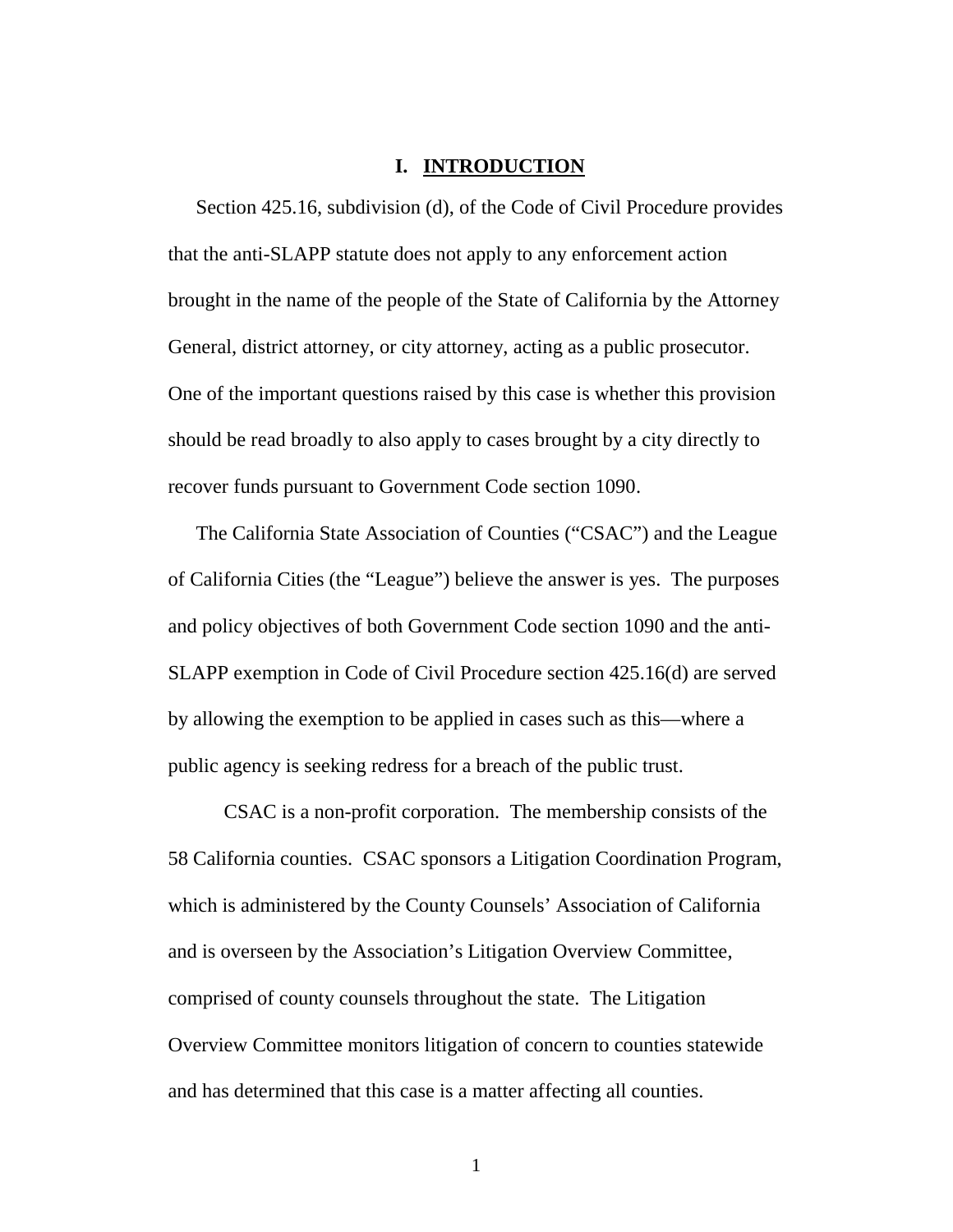The League is an association of 473 California cities dedicated to protecting and restoring local control to provide for the public health, safety, and welfare of their residents, and to enhance the quality of life for all Californians. The League is advised by its Legal Advocacy Committee, which is comprised of 24 city attorneys from all regions of the State. The Committee monitors litigation of concern to municipalities, and identifies those cases that have statewide or nationwide significance. The Committee has identified this case as having such significance.

CSAC and the League urge the Court in this neutral amicus brief to find that this matter is not one that was intended to be addressed under California's anti-SLAPP statute, but rather it falls within the exception specifically intended for public prosecutors. $<sup>1</sup>$  $<sup>1</sup>$  $<sup>1</sup>$ </sup>

 $//$ 

 $1/1$ 

 $1/1$ 

<span id="page-9-0"></span> $1$  The amicus brief filed by CalAware urges this Court to revisit *Vargas v. City of Salinas* (2009) 46 Cal.4th 1. As CSAC and the League make clear in this brief, however, that issue need not be reached in this case. Given that this case falls within the public prosecutor exemption to the anti-SLAPP statute, it does not necessarily implicate this Court's holdings in *Vargas*. This Court should avoid the constitutional issues raised in *Vargas*, since the present case can be decided on more narrow grounds. (*Arias v. Superior Court* (2009) 46 Cal.4th 969, 984, citing *Berglund v. Arthroscopic & Laser Surgery Center of San Diego, L.P.*  (2008) 44 Cal.4th 528, 538; *[Myers v. Philip Morris Companies, Inc.](http://www.lexis.com/research/buttonTFLink?_m=85212ca20099836cffec050c07201a21&_xfercite=%3ccite%20cc%3d%22USA%22%3e%3c%21%5bCDATA%5b46%20Cal.%204th%20969%5d%5d%3e%3c%2fcite%3e&_butType=3&_butStat=2&_butNum=228&_butInline=1&_butinfo=%3ccite%20cc%3d%22USA%22%3e%3c%21%5bCDATA%5b28%20Cal.%204th%20828%2c%20846%5d%5d%3e%3c%2fcite%3e&_fmtstr=FULL&docnum=1&_startdoc=1&wchp=dGLzVzk-zSkAA&_md5=75996afc0e0a66b6dbfc6316f7a26193)* (2002) [28 Cal.4th 828, 846–847.](http://www.lexis.com/research/buttonTFLink?_m=85212ca20099836cffec050c07201a21&_xfercite=%3ccite%20cc%3d%22USA%22%3e%3c%21%5bCDATA%5b46%20Cal.%204th%20969%5d%5d%3e%3c%2fcite%3e&_butType=3&_butStat=2&_butNum=228&_butInline=1&_butinfo=%3ccite%20cc%3d%22USA%22%3e%3c%21%5bCDATA%5b28%20Cal.%204th%20828%2c%20846%5d%5d%3e%3c%2fcite%3e&_fmtstr=FULL&docnum=1&_startdoc=1&wchp=dGLzVzk-zSkAA&_md5=75996afc0e0a66b6dbfc6316f7a26193))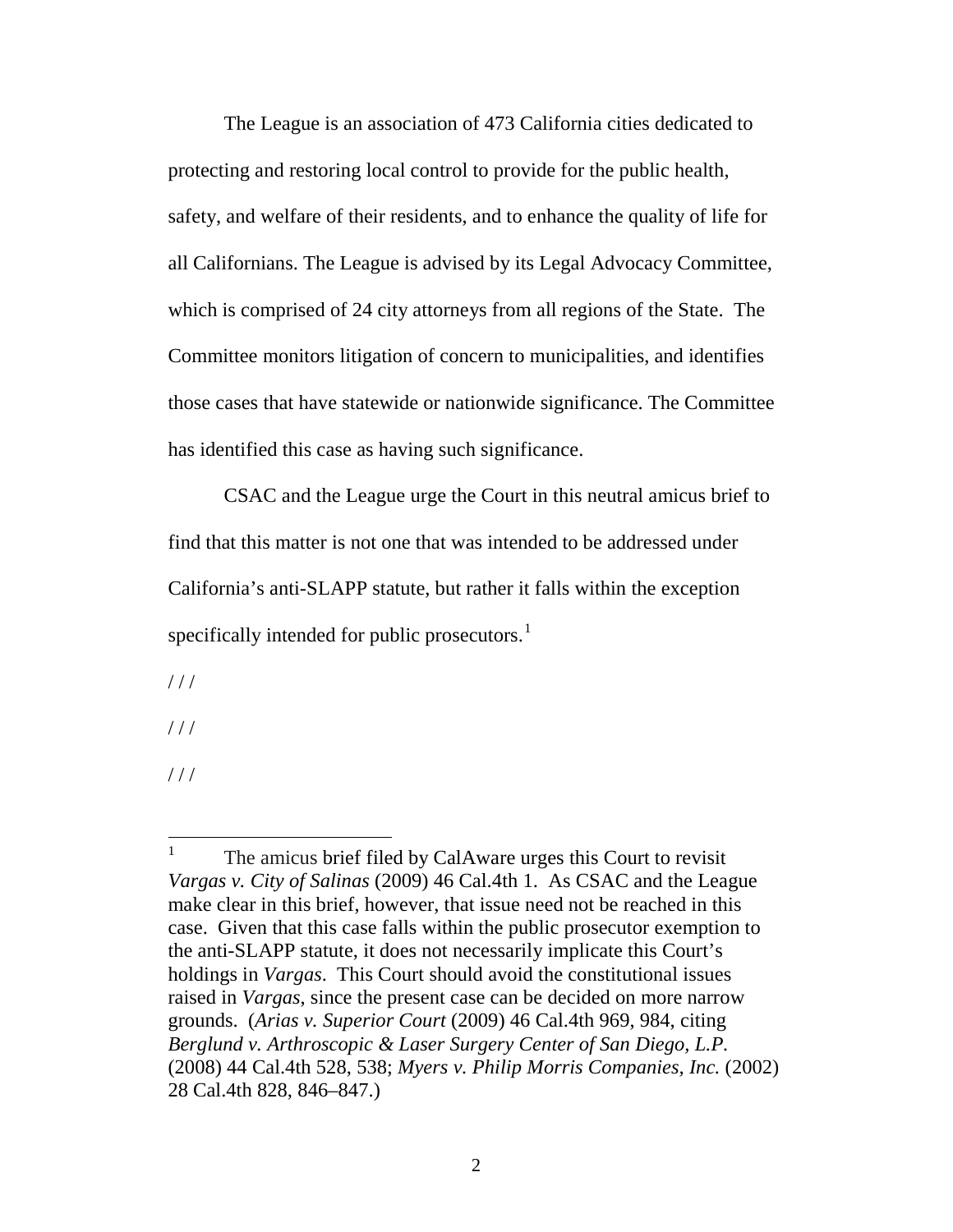#### <span id="page-10-1"></span>**II. ARGUMENT**

#### <span id="page-10-0"></span>**A. A Broad Reading of the Public Enforcement Exception is Consistent with the Legislature's Intent.**

Actions "brought in the name of the people of the State of California by the Attorney General, district attorney, or city attorney, acting as a public prosecutor" are specifically exempted from anti-SLAPP provisions (Code Civ. Proc., § 425.16, subd. (d).) The Second District Court of Appeal has split in deciding whether this exception applies to civil actions brought by state and local agencies to enforce laws aimed at consumer and/or public protection. Division Seven of the Second District concluded that the exception applies to such cases. (*City of Long Beach v. California Citizens for Neighborhood Empowerment* (2003) 111 Cal.App.4th 302, 308-309.)

In *City of Long Beach*, the court rejected a narrow interpretation of the exemption after analyzing the anti-SLAPP statute's legislative history. That court held that the exemption applies "to any civil enforcement action initiated by a city attorney, county counsel, district attorney or attorney general to enforce laws intended to protect the public." (*City of Long Beach, supra*, 111 Cal.App.4th at p. 307.) The court considered the following in determining the intent of the Legislature in passing anti-SLAPP legislation:

In its comments on the proposed legislation, the Assembly Subcommittee on the Administration of Justice stated that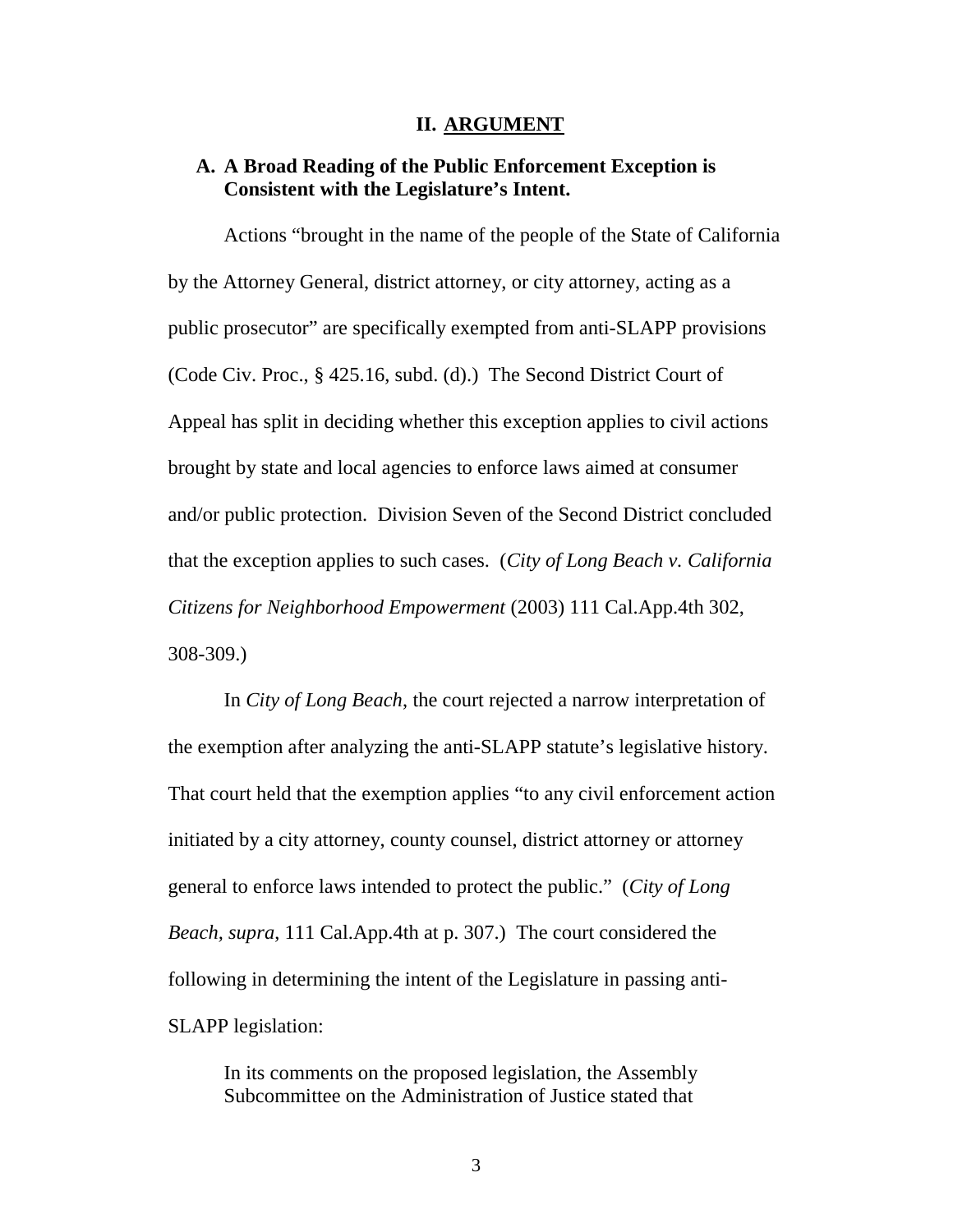"SLAPP suits are not filed with the intent to obtain a final judgment on the merits, but, rather, to force defendants to incur defense costs and, consequently, remove their opposition to a controversial development project, for example. The purpose of SLAPP suits is to intimidate and silence the opponents of SLAPP suit plaintiffs." (Assem. Subcom. on the Admin. of J., Rep. on Sen. Bill No. 1264 (1991–1992 Reg. Sess.), as amended Mar. 26, 1992, p. 4.)

(*Id*. at p. 308)

Citing *People v. Health Laboratories of North America, Inc*. (2001) 87 Cal.App.4th 442, the court noted that, in contrast, "a public prosecutor's enforcement action is not motivated by a retaliatory attempt to gain a personal advantage over a defendant who has challenged his or her economic ambition." (*City of Long Beach, supra*, 111 Cal.App.4th at p. 308.) Rather, a "prosecutor's motive derives from the constitutional mandate to assure that the laws of the state are uniformly enforced and to prosecute any violation of these laws, so that order is preserved and the public interest protected." (*Ibid*.)

In *Health Laboratories*, the First District reviewed the legislative history for the anti-SLAPP statute to determine whether the prosecutor's exemption was constitutional. The court concluded that "[n]othing in the legislative history of Code of Civil Procedure section 425.16 implies that the problem the Legislature sought to rectify thereby was created by prosecutors bringing meritless enforcement actions." (*Health Laboratories, supra*, 87 Cal.App.4th at p. 450.) Further, the court examined the source of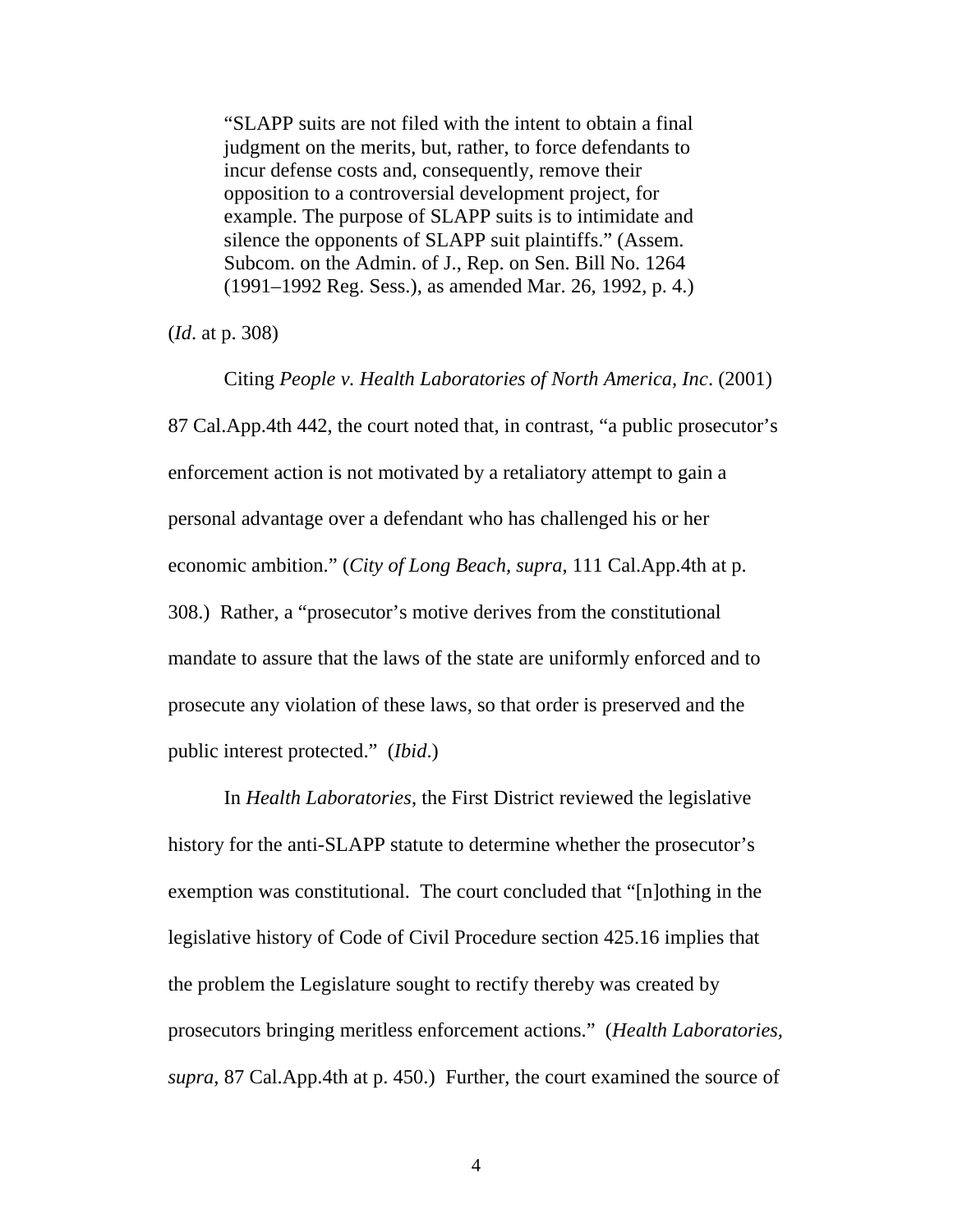the exemption and found that it was added in response to the Attorney

General's concern that the anti-SLAPP provisions might hinder

enforcement actions by state and local agencies. (*Id*. at pp. 446-447.) The

court in *City of Long Beach* relied on the court's analysis in *Health* 

*Laboratories* in concluding that "it is reasonable to infer that the measure

was designed to address the Attorney General's concern, which extended to

all civil actions brought by state and local agencies to enforce laws aimed at

consumer and/or public protection." (*City of Long Beach, supra*, 111

Cal.App.4th at p. 308.)

But in the present case, Division One of the Second District

disagreed and adopted a narrow interpretation of the exemption. Citing a

Fourth District opinion, *City of Colton v. Singletary* (2012) 206

Cal.App.4th 751, the court held:

In *City of Colton v. Singletary*…the court found the language of section 425.16, subdivision (d) to clearly and unambiguously apply only to an action "brought in the name of the people of the State of California." (206 Cal.App.4th at p. 775.) We agree with City of Colton that the plain language of section 425.16, subdivision (d) limits the public enforcement exemption to actions brought in the name of the People of the State of California, not to all civil actions brought by state and local agencies to enforce laws aimed at public protection. (Citation omitted.)

Where a statute is subject to different interpretations, "liberality of

construction is justified." (*Byers v. Board of Supervisors* (1968) 262

Cal.App.2d 148, 155.) In construing a statute, it must be considered as a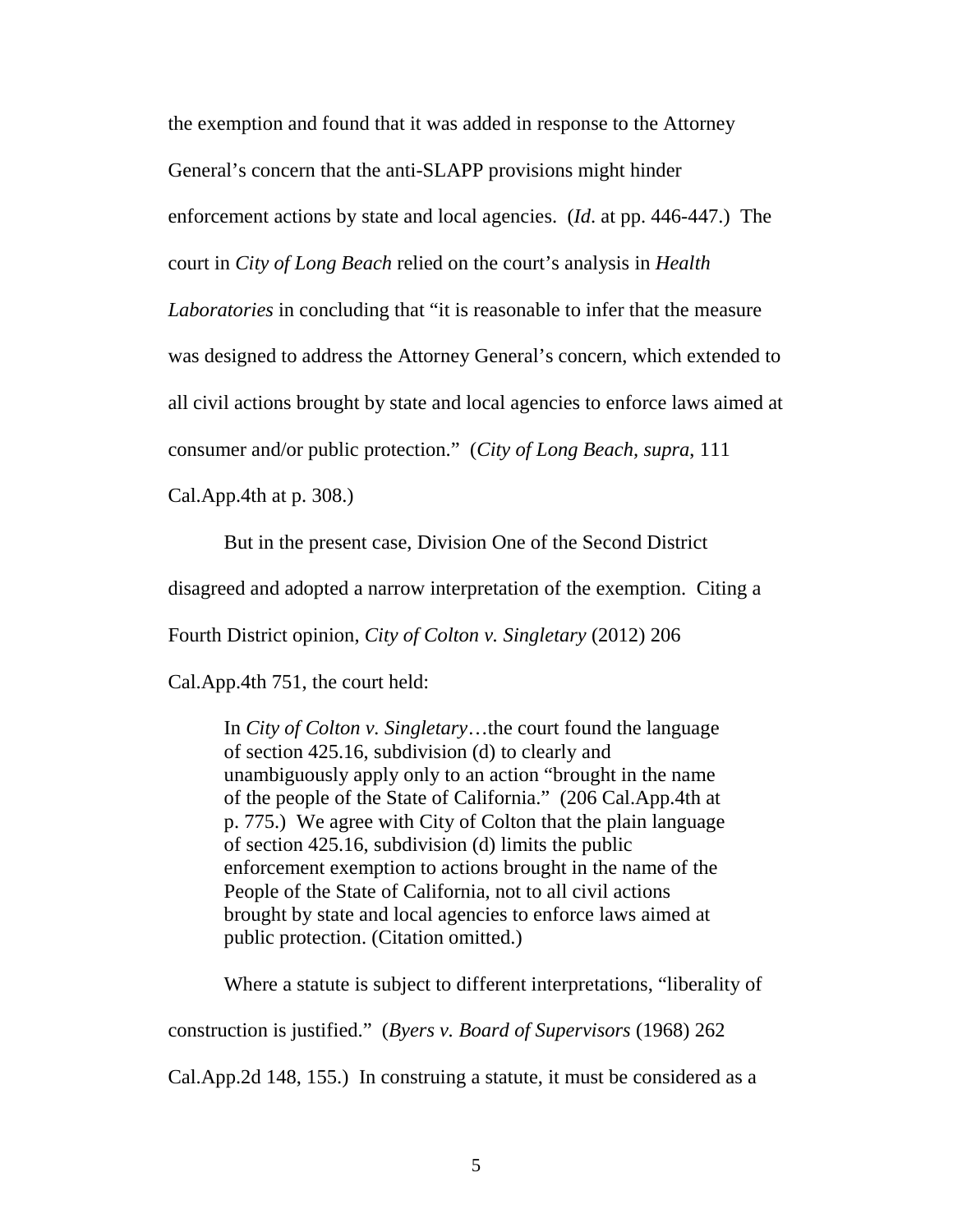whole, and words or clauses may be enlarged or restricted to effectuate the intention or to harmonize them with other expressed provisions. (*People v. Pereles* (1932) 125 Cal.App.Supp. 787, 790.) Statutes are to be construed according to the intent of the Legislature. (*Lesem v. Board of Retirement* (1960) 183 Cal.App.2d 289, 298).

The Legislature expressly stated its finding and declarations for the anti-SLAPP statute in Code of Civil Procedure section 425.16, subdivision (a): "[T]here has been a disturbing increase in lawsuits brought primarily to chill the valid exercise of the constitutional rights of freedom of speech and petition for the redress of grievances" and "it is in the public interest to encourage continued participation in matters of public significance, and that this participation should not be chilled through abuse of the judicial process." A broad interpretation of the exemption is consistent with the Legislature's intent. Public prosecutions are not an abuse of the judicial system. Applying anti-SLAPP protections to such actions does not further the statute's purpose and, as the courts in *City of Long Beach* and *Health Laboratories* found after examining the legislative history, it appears to conflict with the purpose of the exemption—to remove prosecutions that protect the public at large from the class of cases that are subject to anti-SLAPP. (*Lesem, supra*,183 Cal.App.2d at p. 298 [Mere literal construction of statute will not prevail over apparent legislative intent].)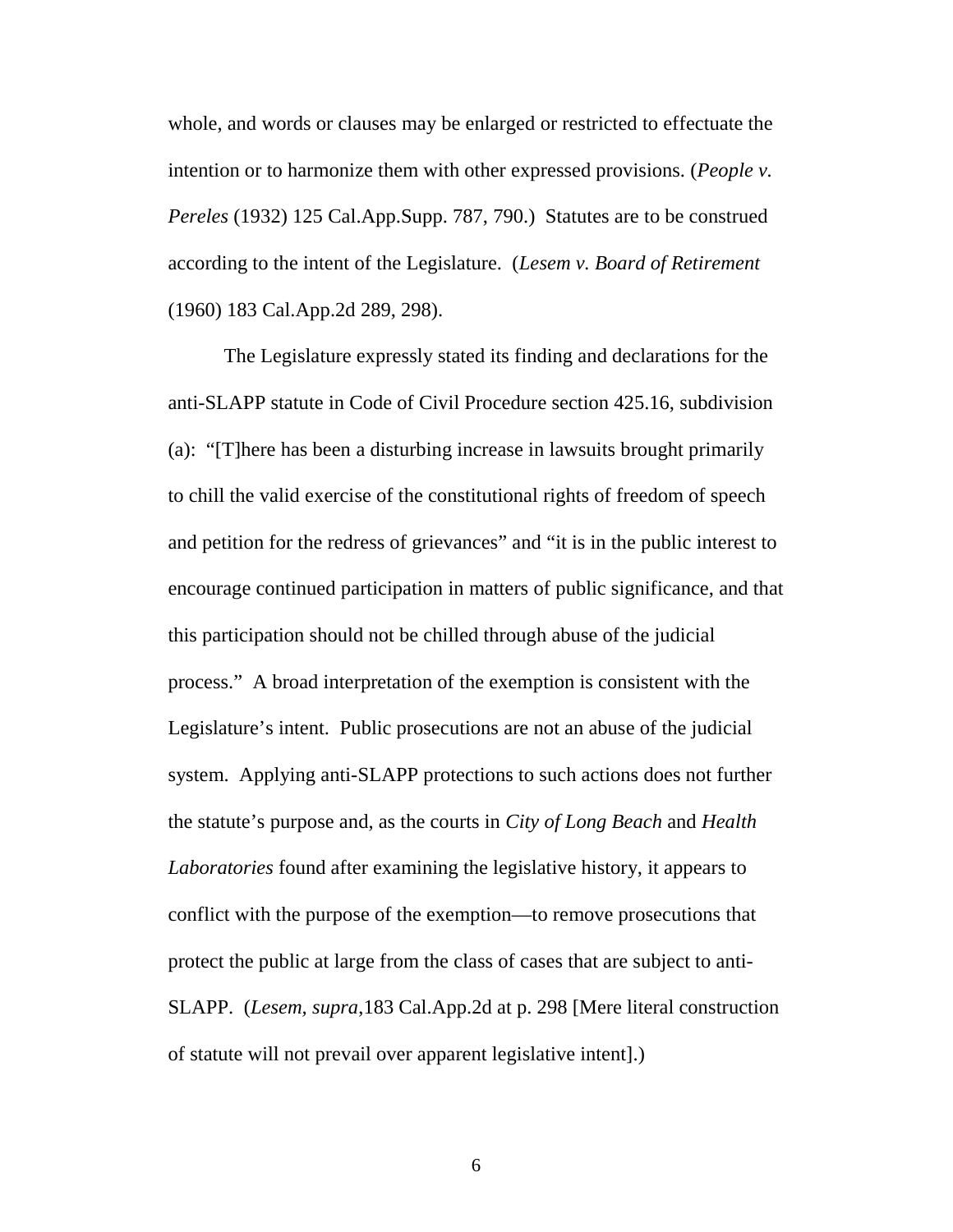#### <span id="page-14-0"></span>**B. The Public Prosecution Exemption to the anti-SLAPP Statute is Narrow, Only Extending to Actions Brought by a Public Entity to Protect the Public Interest**

The public prosecution exemption is not a blanket exemption for any case involving a governmental entity. Rather, it is narrowly applied to specific types of actions brought by a public agency to enforce public rights and protect the public at large. (*Health Laboratories, supra*, 87 Cal.App.4th at pp. 450-451.)

For example, in *City of Los Angeles v. Animal Defense League* (2006) 135 Cal.App.4th 606, Division Seven of the Second District found that the prosecutor's exemption did not apply to a workplace violence action brought under a labor code provision that is available to public and private employers alike. In that case, the court concluded the city was acting as an employer rather than as a prosecutor protecting the public at large. (*Id*. at p. 619.) In contrast, the allegations in *City of Long Beach, supra,* 111 Cal.App.4th 302, involved local election regulations regarding campaign contributions and the allegations in *Health Laboratories, supra*, 87 Cal.App.4th 442, involved laws prohibiting false advertising and unfair competition, both areas in which the public's interest is at stake.

Applying the exemption in this manner does not interfere with the legitimate use of anti-SLAPP protections. Further, it is consistent with the authority granted to public prosecutors and this Court's view that "it is a bedrock principle that a government attorney prosecuting a public action on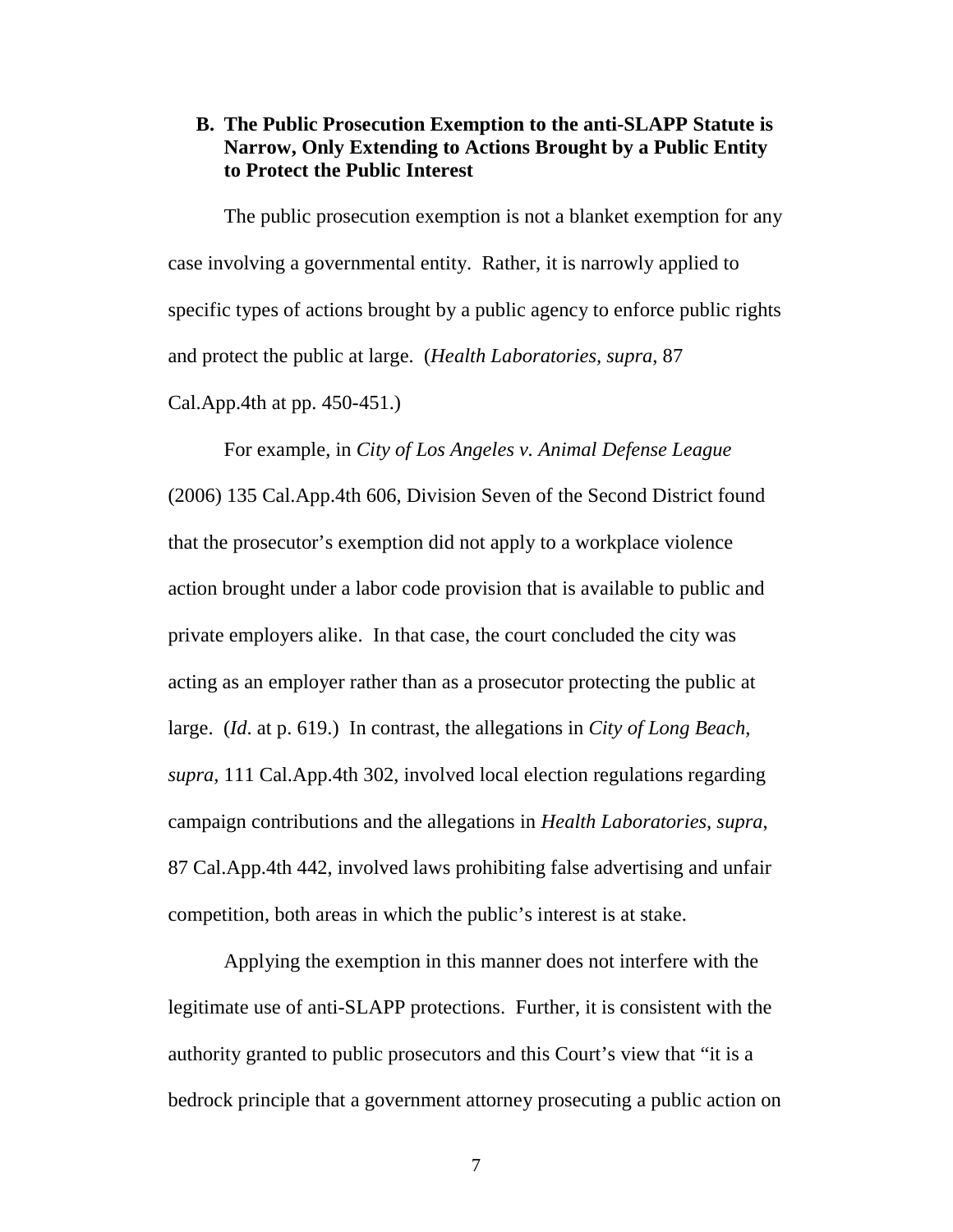behalf of the government must not be motivated solely by a desire to win a case, but instead owes a duty to the public to ensure that justice will be

done." (*County of Santa Clara v. S.C. (Atlantic Richfield Company)* (2010)

50 Cal.4th 35, 57.) It is also consistent with the stated purpose of the anti-

SLAPP protections - to protect against frivolous lawsuits aimed at protected

speech and public participation – and that purpose is not furthered by

hindering public prosecutions that protect the public at large.

In *Bernardo v. Planned Parenthood Federation of America* (2004)

115 Cal.App.4th 322, the Fourth District addressed the distinct role of a

public prosecutor versus a concerned private citizen in considering an equal

protection challenge brought by a private citizen that was denied the public

interest exception under Code of Civil Procedure section 425.17:

A private plaintiff bringing suit under the [Unfair Competition Law] or [Fair Advertising Law] allegedly on behalf of the public is not similarly situated to a public prosecutor because the private litigant's motive, unlike that of a public prosecutor, does not derive "from the constitutional mandate to assure that the laws of the state are uniformly enforced and to prosecute any violation of these laws, so that order is preserved and the public interest protected" (citation omitted). We conclude that the classification created by section 425.16(d)'s exemption of public prosecutors' enforcement actions from anti-SLAPP motions does not jeopardize the exercise of a fundamental right or categorize litigants on the basis of an inherently suspect characteristic; it is rationally related to the state's legitimate interest in allowing public prosecutors who did not create the SLAPP problem to pursue actions to enforce laws, unencumbered by delay, intimidation, or distraction; and thus it does not violate the equal protection clause of either the United States or California Constitution.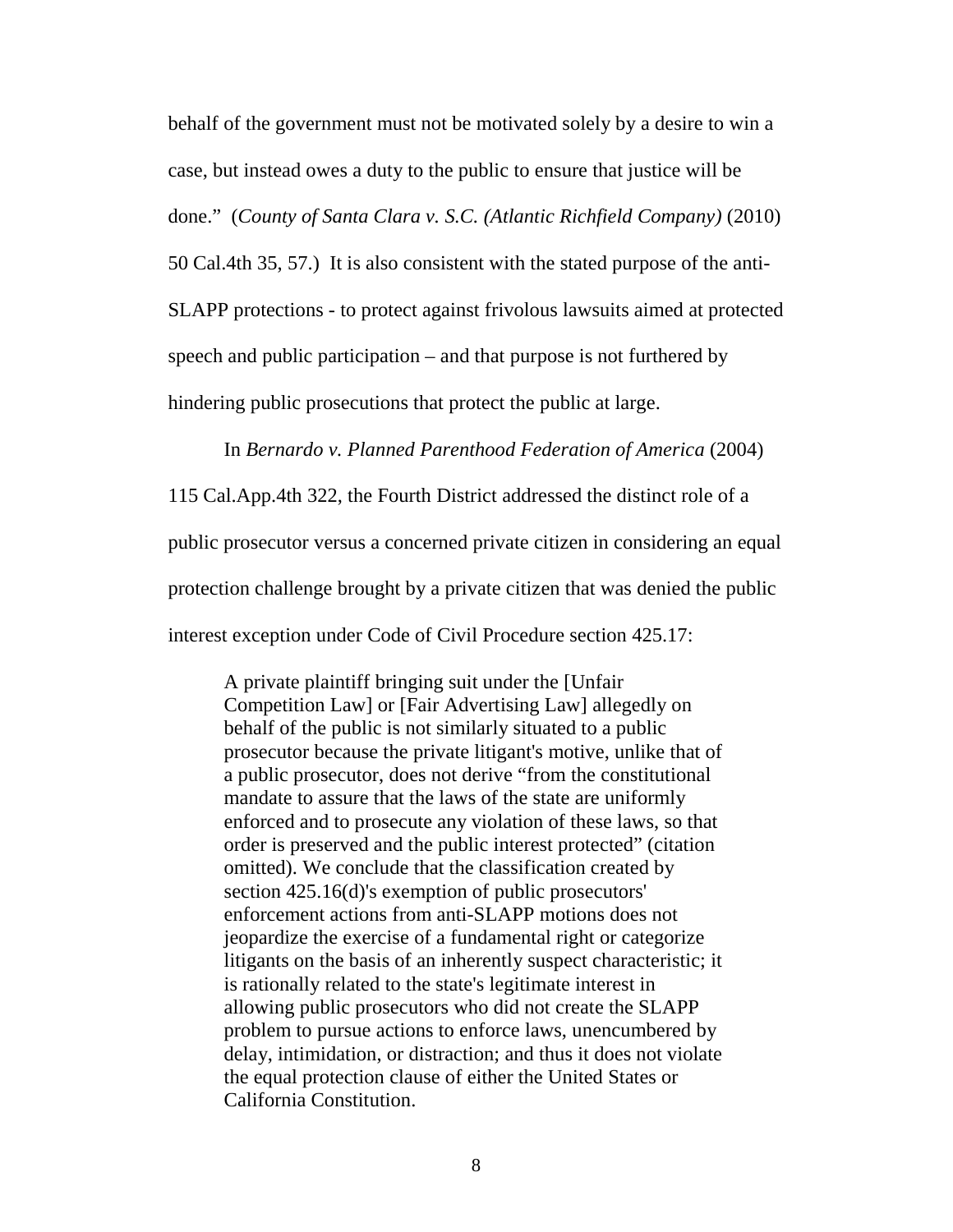(*Id*. at p. 367.)

An overly technical interpretation of the statute that requires the caption to specifically state "People of the State of California" does little to further the purpose of the anti-SLAPP legislation, but instead provides a delay tactic to hinder the important and legitimate work of public prosecutors protecting the public at large. $2$ 

As the court in *Health Laboratories*, *supra*, 87 Cal.App.4th at pp.

450-451, recognized:

To enable prosecutors to perform their constitutional duties thoroughly and effectively, laws have been enacted to insulate them from actions that would hinder or deter their

<span id="page-16-0"></span> <sup>2</sup> The court in *City of Long Beach, supra,* 111 Cal.App.4th at p. 307 found that "[u]nfortunately, there is no discussion in the legislative history as to why the authors of [section 425.16](http://www.lexis.com/research/buttonTFLink?_m=5feccecdd2bf152b5f072e9343d5cd28&_xfercite=%3ccite%20cc%3d%22USA%22%3e%3c%21%5bCDATA%5b111%20Cal.%20App.%204th%20302%5d%5d%3e%3c%2fcite%3e&_butType=4&_butStat=0&_butNum=62&_butInline=1&_butinfo=CAL.%20CIV.%20PROC.%20CODE%20425.16&_fmtstr=FULL&docnum=1&_startdoc=1&wchp=dGLzVzB-zSkAW&_md5=6ae48af8435a40c11d48052a34a4de0e) chose to use the particular language "enforcement actions brought in the name of the people of the State of California by the Attorney General, district attorney, or city attorney, *acting as a public prosecutor*" in [subdivision \(d\).](http://www.lexis.com/research/buttonTFLink?_m=5feccecdd2bf152b5f072e9343d5cd28&_xfercite=%3ccite%20cc%3d%22USA%22%3e%3c%21%5bCDATA%5b111%20Cal.%20App.%204th%20302%5d%5d%3e%3c%2fcite%3e&_butType=4&_butStat=0&_butNum=63&_butInline=1&_butinfo=CAL.%20CIV.%20PROC.%20CODE%20425.16&_fmtstr=FULL&docnum=1&_startdoc=1&wchp=dGLzVzB-zSkAW&_md5=ab667cbd993045501289eb7892cb6df6) (Italics added.) However, the identical language was later added to [section 998,](http://www.lexis.com/research/buttonTFLink?_m=5feccecdd2bf152b5f072e9343d5cd28&_xfercite=%3ccite%20cc%3d%22USA%22%3e%3c%21%5bCDATA%5b111%20Cal.%20App.%204th%20302%5d%5d%3e%3c%2fcite%3e&_butType=4&_butStat=0&_butNum=64&_butInline=1&_butinfo=CAL.%20CIV.%20PROC.%20CODE%20998&_fmtstr=FULL&docnum=1&_startdoc=1&wchp=dGLzVzB-zSkAW&_md5=e36381e487cb3abd6f3bd21d7750ea8b) which covers the withholding or augmenting of costs following rejection or acceptance of an offer to compromise, and the legislative history of that statute sheds light on the origin of the exemption as well as the policy reasons for its inclusion." The court then concluded that "[t]he legislative history of [section 998](http://www.lexis.com/research/buttonTFLink?_m=5feccecdd2bf152b5f072e9343d5cd28&_xfercite=%3ccite%20cc%3d%22USA%22%3e%3c%21%5bCDATA%5b111%20Cal.%20App.%204th%20302%5d%5d%3e%3c%2fcite%3e&_butType=4&_butStat=0&_butNum=68&_butInline=1&_butinfo=CAL.%20CIV.%20PROC.%20CODE%20998&_fmtstr=FULL&docnum=1&_startdoc=1&wchp=dGLzVzB-zSkAW&_md5=43feae4d829b4a3af31ca0a3878c9e4f) explains that the provision was originally included in [section](http://www.lexis.com/research/buttonTFLink?_m=5feccecdd2bf152b5f072e9343d5cd28&_xfercite=%3ccite%20cc%3d%22USA%22%3e%3c%21%5bCDATA%5b111%20Cal.%20App.%204th%20302%5d%5d%3e%3c%2fcite%3e&_butType=4&_butStat=0&_butNum=69&_butInline=1&_butinfo=CAL.%20CIV.%20PROC.%20CODE%20425.16&_fmtstr=FULL&docnum=1&_startdoc=1&wchp=dGLzVzB-zSkAW&_md5=e8009e8e55cb64753301e8ce8c35b79e)  [425.16](http://www.lexis.com/research/buttonTFLink?_m=5feccecdd2bf152b5f072e9343d5cd28&_xfercite=%3ccite%20cc%3d%22USA%22%3e%3c%21%5bCDATA%5b111%20Cal.%20App.%204th%20302%5d%5d%3e%3c%2fcite%3e&_butType=4&_butStat=0&_butNum=69&_butInline=1&_butinfo=CAL.%20CIV.%20PROC.%20CODE%20425.16&_fmtstr=FULL&docnum=1&_startdoc=1&wchp=dGLzVzB-zSkAW&_md5=e8009e8e55cb64753301e8ce8c35b79e) at the request of the Attorney General, not to provide an exemption that otherwise would have been nonexistent, but rather to confirm the existence of the prosecutorial exemption assumed by the drafters. (Sen. Com. on Judiciary, Analysis of California Assem. Bill No. 732 (2001–2002 Res. Sess.), July 3, 2001, p. 5.) Further, it was intended that the 998 exception apply broadly to "civil enforcement actions" seeking injunctions, restitution and civil penalties, but not damages. Thus, in 2001 the Legislature understood the language at issue in this case (albeit in the context of [section 998\)](http://www.lexis.com/research/buttonTFLink?_m=5feccecdd2bf152b5f072e9343d5cd28&_xfercite=%3ccite%20cc%3d%22USA%22%3e%3c%21%5bCDATA%5b111%20Cal.%20App.%204th%20302%5d%5d%3e%3c%2fcite%3e&_butType=4&_butStat=0&_butNum=70&_butInline=1&_butinfo=CAL.%20CIV.%20PROC.%20CODE%20998&_fmtstr=FULL&docnum=1&_startdoc=1&wchp=dGLzVzB-zSkAW&_md5=30b03b95b1c6a41319bf783a41717450) to encompass the type of lawsuit now before us."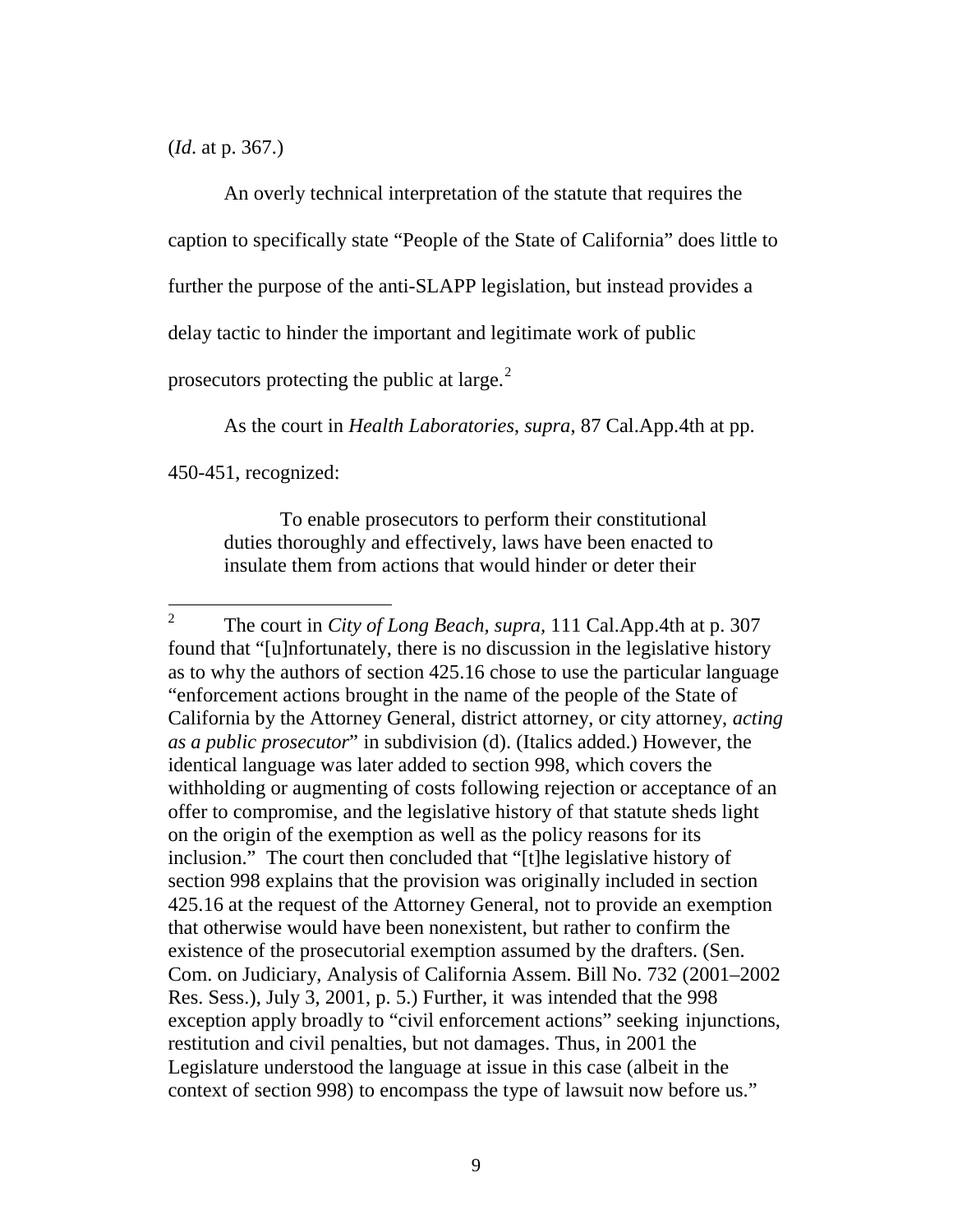enforcement actions…. The exclusion of public prosecutors from the anti-SLAPP motion procedure is consistent with the rationale of these immunity statutes. Subjecting them to such a procedure could unduly hinder and undermine their efforts to protect the health and safety of the citizenry at large by delaying an enforcement action. Not only would prosecutors have to respond to the motion at the trial level, they could become ensnared in an appeal, insofar as the grant or denial of a SLAPP motion is immediately appealable. (§ 425.16, subd.  $(j)$ .)

Further, with a narrow interpretation of the exemption, whether anti-

SLAPP provisions apply may turn solely on an administrative decision to bring the case in the name of the city versus in the name of the people of California, a decision that has no bearing on the purpose or substance of the action. For example, in *City of Colton, supra*, 206 Cal.App.4th 751, in rejecting the broader interpretation of the *City of Long Beach* decision, the court argued:

We disagree that the "absurd results" exception to the plain language rule is applicable in such a scenario, because the "[v]iolation of a city ordinance is a misdemeanor unless by ordinance it is made an infraction[, and the] violation of a city ordinance may be prosecuted by city authorities in the name of the people of the State of California, or redressed by civil action." (Gov. Code, § 36900, subd. (a), italics added.) Since the suit against the political committee could have been brought in the name of the People, we disagree that a political committee could avoid local election laws via the anti-SLAPP provisions.

(*Id.* at p. 777.)

A narrow reading of the statute that fails to have any impact on the substance of a case does nothing to further the purpose behind anti-SLAPP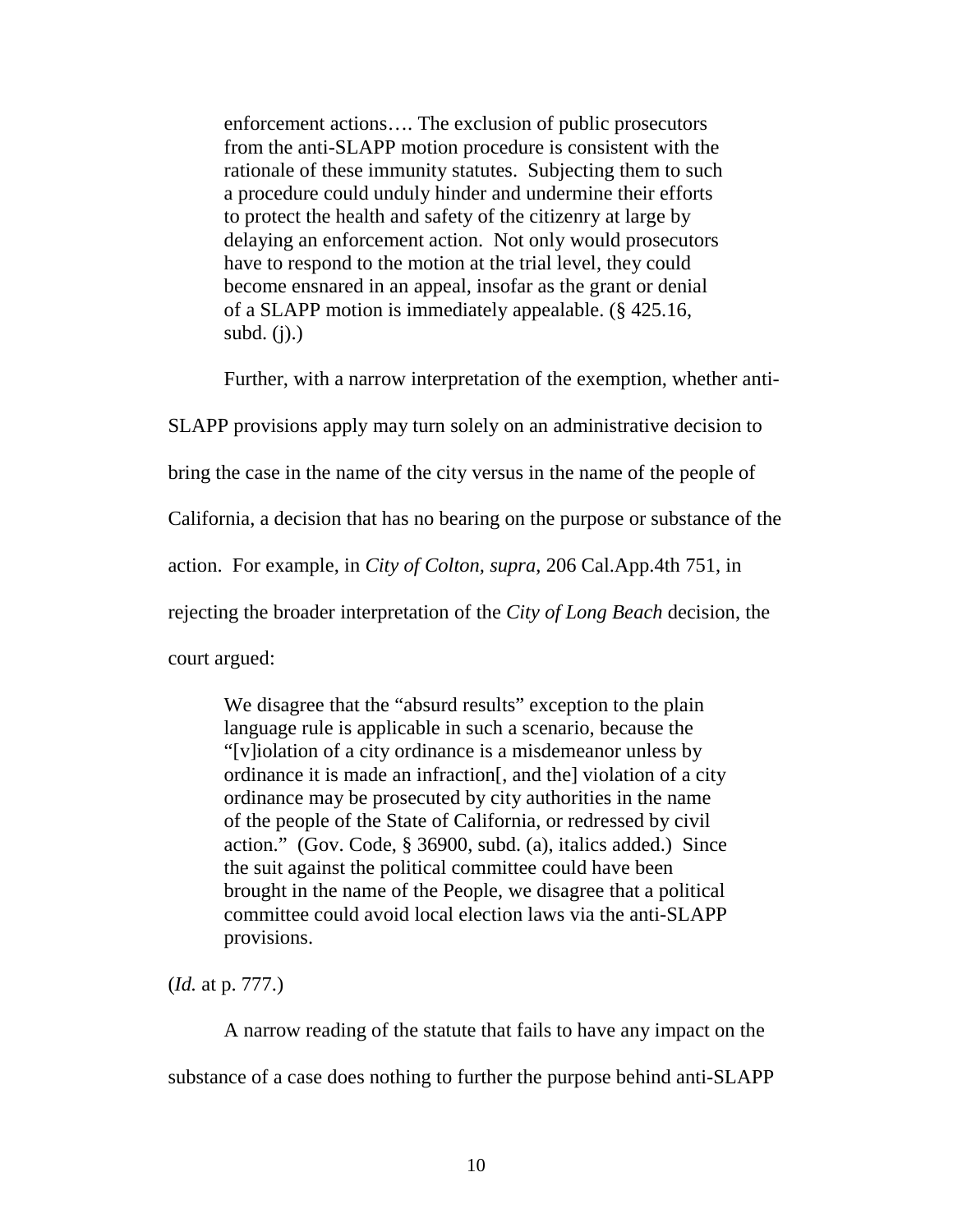protections. As the Legislature intended, the exemption is limited. It does not apply to every action brought by a state or local entity, but only to prosecutions for consumer and public protection – prosecutions that should not be hindered or delayed by anti-SLAPP provisions.

#### **C. The Court's Focus on Statewide Versus Local Concerns for Purposes of Applying the Anti-SLAPP Exemption is Misplaced.**

<span id="page-18-0"></span>In applying the exemption to this case, Division One of the Second

District drew a distinction between statewide and local matters:

This limitation is designed to exempt enforcement actions on issues of statewide concern. Actions solely based on parochial issues are not aimed at protecting the citizenry at large and are thus undeserving of the exemption. Here, the City's lawsuit against appellants was not brought in the name of the People of the State of California, nor is the City suing on an issue of statewide concern. The waste hauling contract concerns only Montebello and its citizens. We therefore conclude the public enforcement exemption does not apply.

By viewing this case as merely a disagreement over a local waste

hauling contract, the court failed to recognize the important statewide policy concerns at issue. At the heart of this matter is a long-standing state conflict-of-interest prohibition intended to protect the public and guard against those whose actions would diminish the public's trust in our local elected officials. An interpretation of the exemption that attempts to distinguish between matters of statewide concern versus local concern fails to further the purpose of the legislation by not focusing on the substance of the action and whether the prosecution is necessary for protection of the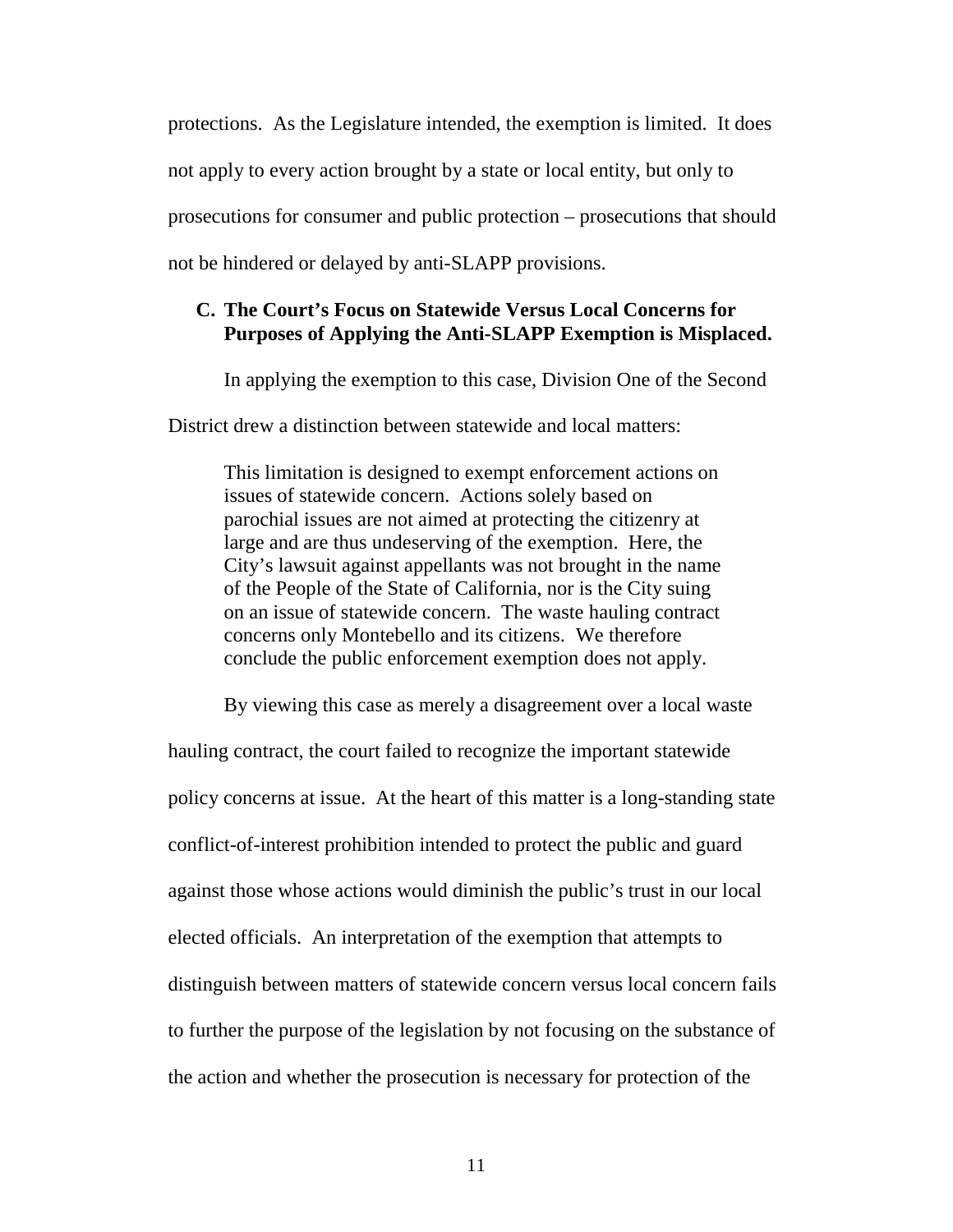public at large. In fact, such an interpretation impedes the purpose of the exemption by creating confusion regarding its application.

A local matter by definition addresses local concerns, but that does not preclude it from being a statewide concern as well. Cities and counties are political subdivisions of the State. Cities and counties can bring certain actions in the name of the people, but cities and counties can also bring actions that enforce public rights in their own names. (See, e.g., *City of Claremont v. Kruse* (2009) 177 Cal.App.4th 1153 [action against unauthorized medical marijuana dispensary]; *City and County of San Francisco v. Ballard* (2006) 136 Cal.App.4th 381 [action for failure to comply with fire prevention statutes]; *City and County of San Francisco v. Flying Dutchman Park Inc.* (2004) 122 Cal.App.4th 74 [action to enforce local parking tax]; *County of San Bernardino v. Walsh* (2007) 158 Cal.App.4th 533 [action to recover damages related to bribery scheme].) Laws pertaining to unlawful business practices, public-nuisance and political and campaign reform, to mention a few, are found in state statutes, but they may be enforced at the local level.<sup>[3](#page-19-0)</sup> As in this case, Government Code section 1090 is a statewide prohibition that impacts state officials and

<span id="page-19-0"></span> $3$  See, e.g., [Bus. & Prof.,](http://www.lexis.com/research/buttonTFLink?_m=1fd85bf01a48d21a1eaee0b97da1a204&_xfercite=%3ccite%20cc%3d%22USA%22%3e%3c%21%5bCDATA%5b115%20Cal.%20App.%204th%20322%5d%5d%3e%3c%2fcite%3e&_butType=4&_butStat=0&_butNum=6&_butInline=1&_butinfo=CAL.%20BUS.%20PROF.%20CODE%2017500&_fmtstr=FULL&docnum=1&_startdoc=1&wchp=dGLbVzt-zSkAb&_md5=7ebb1c3629b2c1cd0343f1d2ba521057) Code § 17500 et seq. (prohibitions against false advertising); [Bus. & Prof., Code §](http://www.lexis.com/research/buttonTFLink?_m=1fd85bf01a48d21a1eaee0b97da1a204&_xfercite=%3ccite%20cc%3d%22USA%22%3e%3c%21%5bCDATA%5b115%20Cal.%20App.%204th%20322%5d%5d%3e%3c%2fcite%3e&_butType=4&_butStat=0&_butNum=5&_butInline=1&_butinfo=CAL.%20BUS.%20PROF.%20CODE%2017200&_fmtstr=FULL&docnum=1&_startdoc=1&wchp=dGLbVzt-zSkAb&_md5=c4e956cfaee96f9b39fec91af88a9896) 17000 et seq. (prohibitions on unfair trade practices); Code Civ. Proc., § 731 (public-nuisance law); Gov. Code, § 1090 (prohibition against self-dealing); Gov. Code, § 81000 et seq. (Political Reform Act).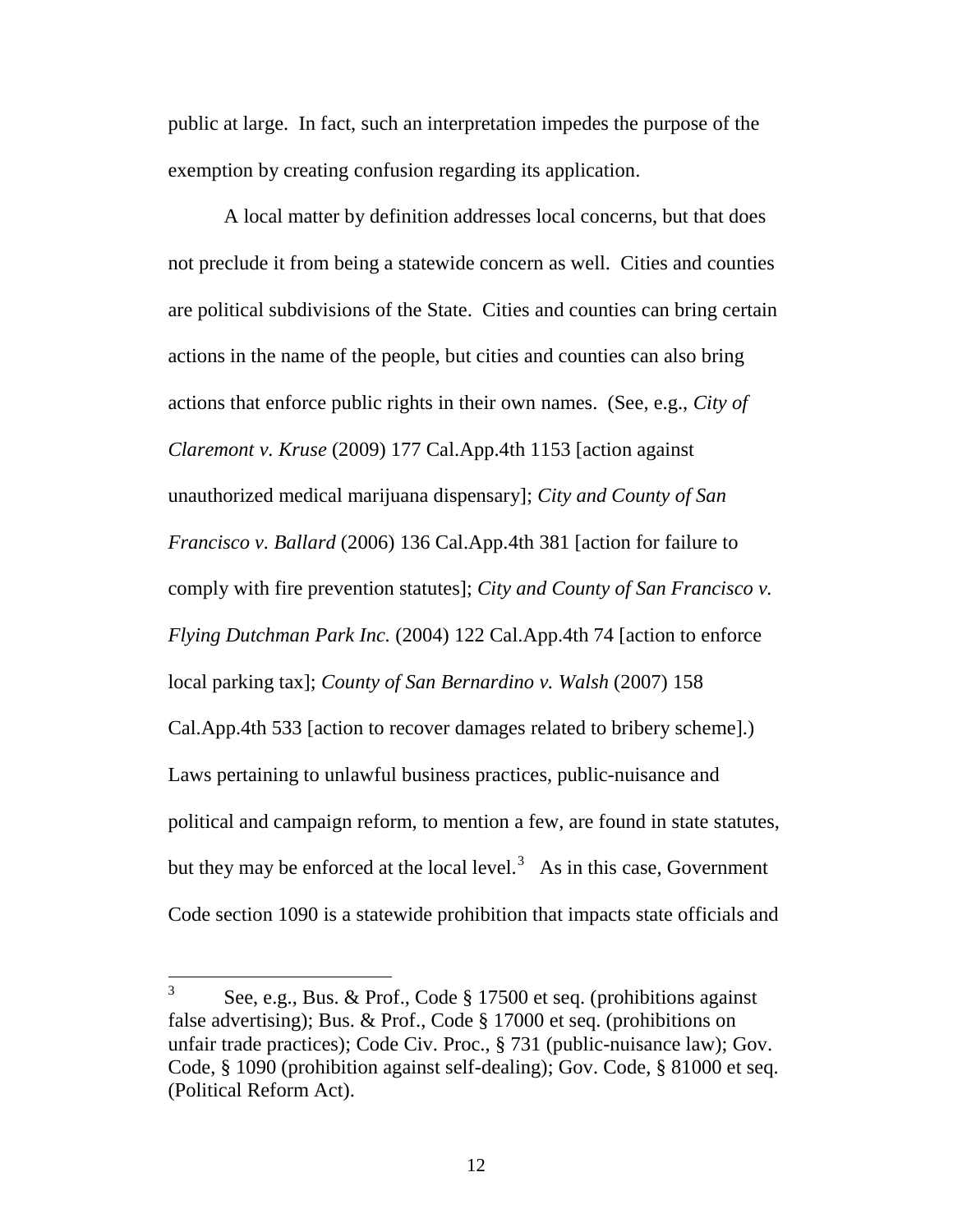local officials alike. It is a state law because it is a state concern. But, it is also a local concern. Violations of city ordinances are by definition city issues. However, as the Fourth District noted in its decision in *City of Colton*, violations of city ordinances can be prosecuted in the name of the people of California. (*City of Colton, supra*, 206 Cal.4th at p. 777; Gov. Code, § 36900, subd. (a).)

Attempting to draw a line between statewide versus local concerns when applying this exemption will undoubtedly lead to fact-specific inquiries that will delay legitimate prosecutions as confusion and layers of unnecessary complexity are sorted out in the courts. But most importantly, such discussions are irrelevant. Actions enforcing public rights brought by governmental entities are not the types of cases anti-SLAPP protections were targeting. The exemption clearly carved out certain cases and a broad interpretation of the provision does not conflict with the statutory scheme as a whole or with the apparent purpose of this exemption. The interpretation of the *City of Long Beach* court satisfies both the legislative intent behind the anti-SLAPP provision and the purpose of the prosecutor's exemption —i.e., an action brought by a public prosecutor that is aimed at public protection is exempt from anti-SLAPP.

 $///$ 

 $///$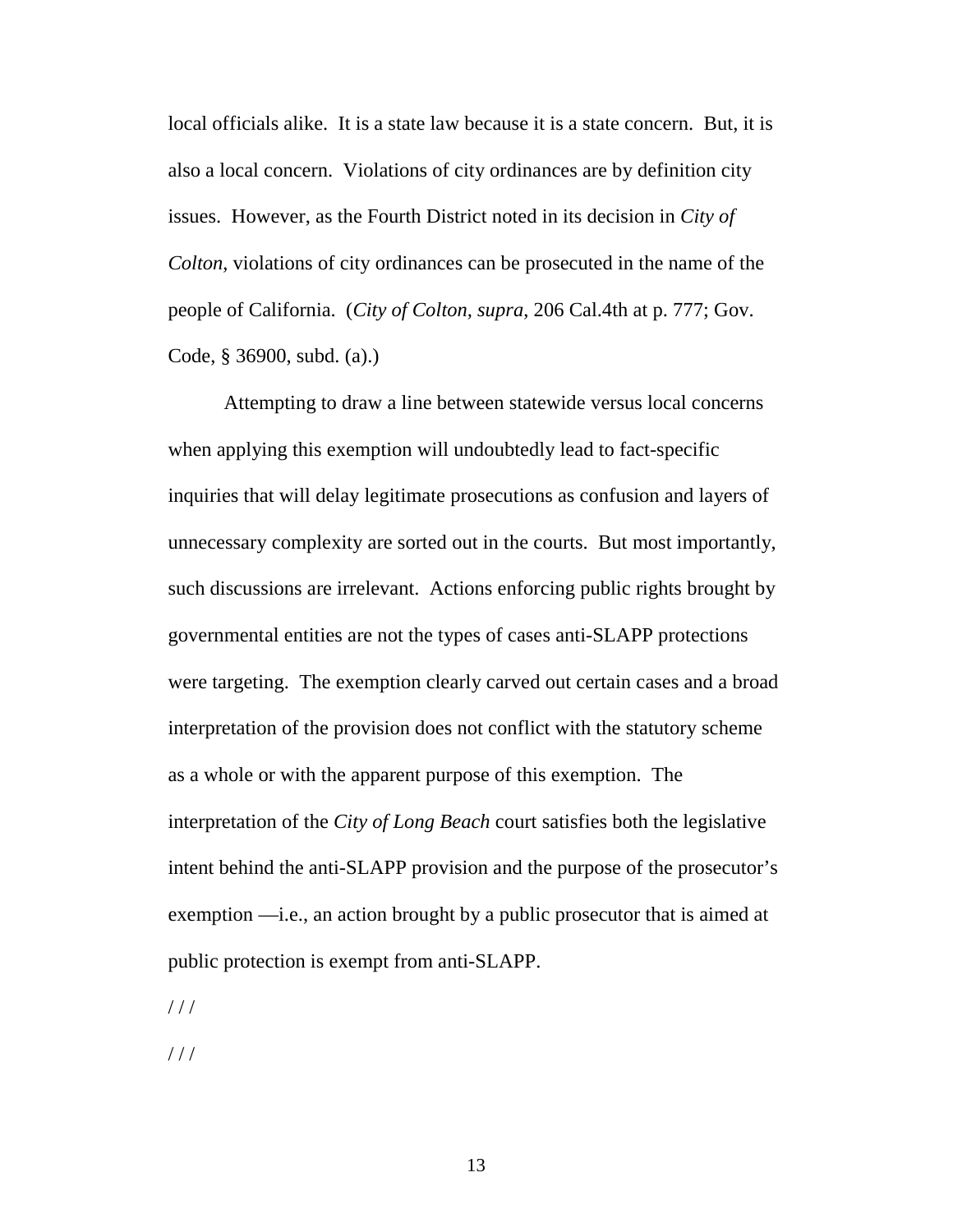#### <span id="page-21-0"></span>**D. Government Code Section 1090 Protects the Public, and Therefore Actions Intended to Enforce Section 1090 Are Eligible for the Anti-SLAPP Exemption.**

Government Code section 1090, subdivision (a), provides the

following prohibition:

Members of the Legislature, state, county, district, judicial district, and city officers or employees shall not be financially interested in any contract made by them in their official capacity, or by any body or board of which they are members.

The prohibition against self-dealing by public officials has a

longstanding and well-established history in California. (*Oakland v.* 

*California Constr. Co*. (1940) 15 Cal.2d 573, 576.) The basis for the

prohibition is that a public office is a public trust created in the interest and

for the benefit of the people. (*City of Imperial Beach v. Bailey* (1980) 103

Cal.App.3d 191, 197.)

Cases brought under Section 1090 are varied -- from bribery schemes (*County of San Bernardino v. Walsh, supra*, 158 Cal.App.4th 533), to a public official steering business under a government contract to a private company in which he or she holds a financial interest. (*City Council v. McKinley* (1978) 80 Cal.App.3d 204.) The statue is interpreted broadly, even reaching situations that merely give the appearance of impropriety and where the official's financial interest may be indirect, including the contingent possibility of pecuniary benefits. (*People v. Honig* (1996) 48 Cal.App.4th 289, 322-323.) Given the important public policy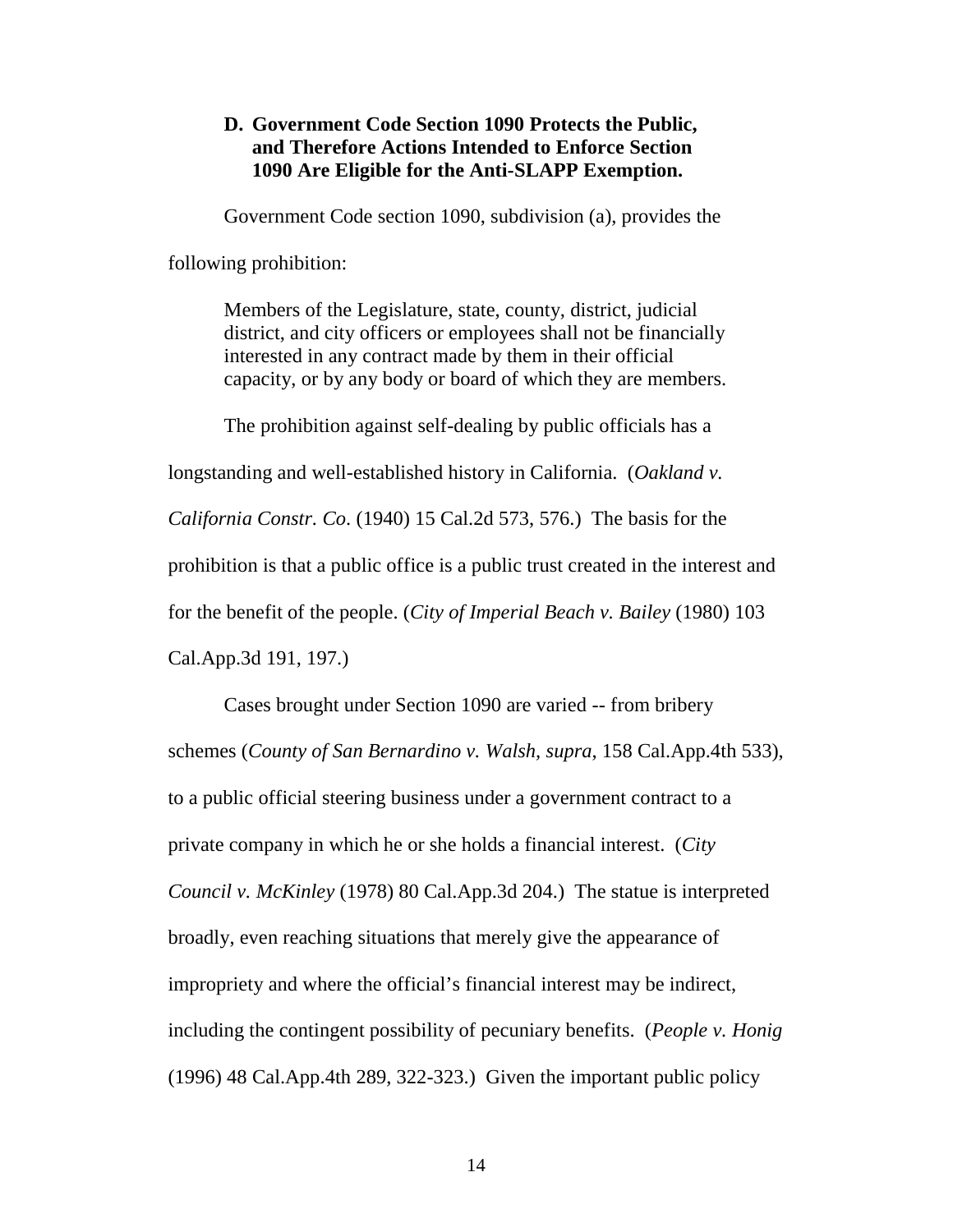issues at stake, conflict-of-interest statutes are strictly enforced. (*Thomson v. Call* (1985) 38 Cal.3d 633, 652.)

To further the purposes of the section, government officials are required to comply with Government Code section 1095, requiring that "[o]fficers charged with the disbursement of public moneys shall not pay any warrant or other evidence of indebtedness against the State, county, or city when it has been purchased, sold, received, or transferred contrary to any of the provisions of this article."

Thus, a public agency faced with allegations of a Section 1090 violation is required to protect the public's interest and prevent further commitment of public funds to an illegal contract. Further, Government Code section 1092 provides that "[e]very contract made in violation of any of the provisions of Section 1090 may be avoided at the instance of any party except the officer interested therein." By prosecuting the violators and establishing that a violation has occurred, the contract is declared void and the governmental entity protects its citizens from further misdeeds by the government official, who would then be barred from holding public office under Government Code section 1097. Public funds would also not be used to fund the illegal contract and the public would benefit from the remedies available in the wake of successful prosecution of the violators. Such benefits include recovery by the governmental entity of any compensation it paid under a tainted contract without restoring any of the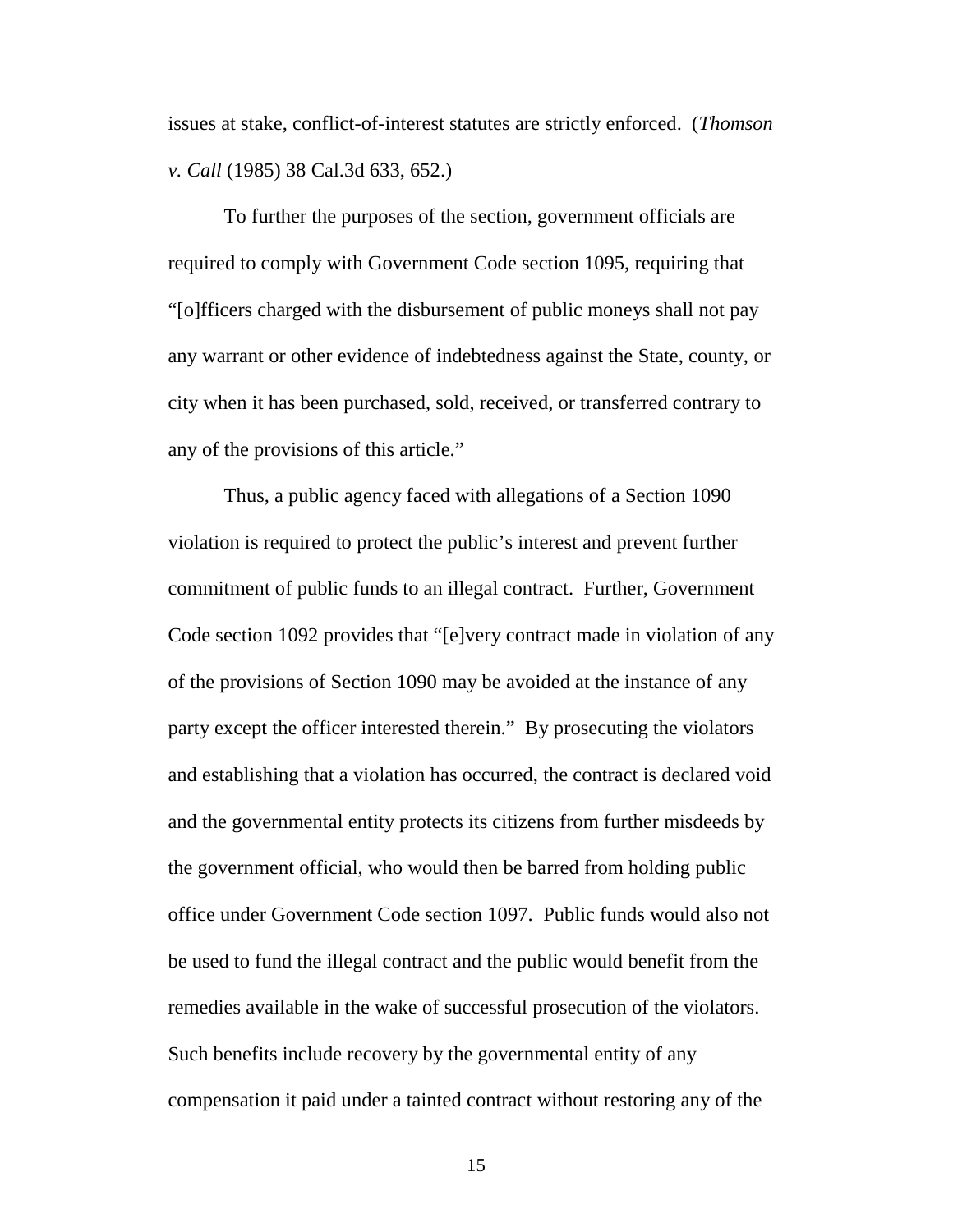benefits it received. (*Carson Redevelopment Agency v. Padilla* (2006) 140 Cal.App.4th 1323, 1336.) Disgorgement is "consistent with the policy of strict enforcement of conflict-of-interest statutes, [and] it provides a strong disincentive for those officers who might be tempted to take personal advantage of their public offices … ." (*Thomson, supra*, 38 Cal.3d at p. 652.)

Section 1090 does not address mere contractual relationships between two parties, but rather it targets contracts that involve a governmental entity or public officials. Thus, prosecutions under Section 1090 are unique to government and its role as the protector of the public trust and fisc, and not merely a civil action commonly litigated among members of the public.

This Court has distinguished civil prosecutions from other civil actions. In a civil prosecution, the government is acting as a representative of the public and not as counsel for the government as an ordinary party in a civil controversy. (*Atlantic Richfield, supra*, 50 Cal.4th at p. 55.) Local government enforcement of prohibitions against self-dealing protects the public and limited public resources from unscrupulous public actors that use their official positions to advance their own interests. Seeking redress for wrongs committed under Section 1090 is an action prosecuted by, in this case, the city not as a plaintiff in an ordinary civil case with the interests of an ordinary party, but as a governmental entity fulfilling its duty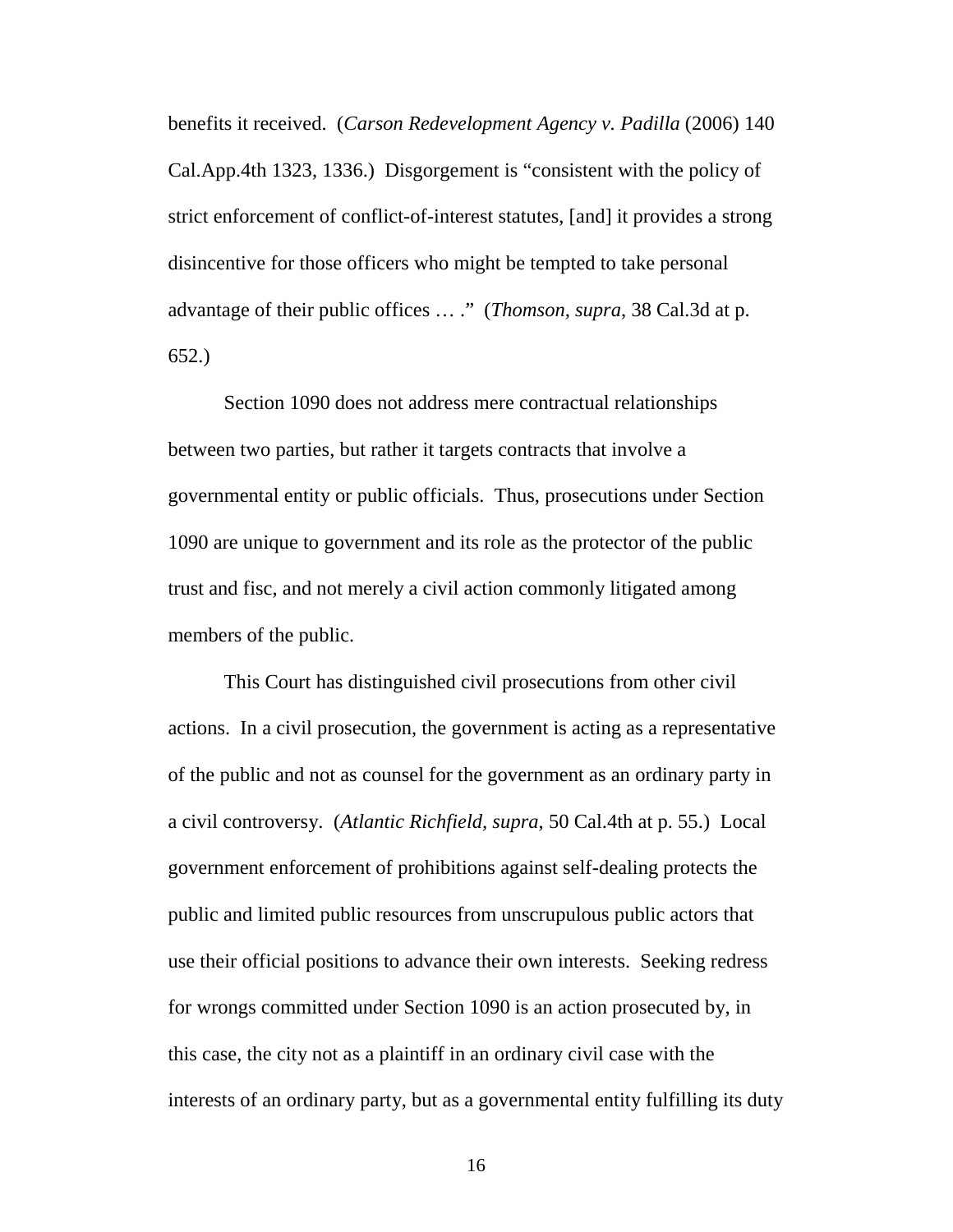to act on behalf of the people to redress an alleged wrong by individuals that allegedly breached the public's trust.

In the present case, the Second District trivialized the alleged 1090 violation by viewing it parochially as merely a local waste hauling contract. In doing so, the court failed to recognize that Section 1090 involves broad statewide concerns and it is broadly relevant to protecting the public at large.

### <span id="page-24-0"></span>**E. An Action to Enforce Public Rights is Properly Within the anti-SLAPP Exception Even if the City Uses Outside Counsel to Prosecute the Action.**

That a public agency might decide, either by choice or necessity, to prosecute its Section 1090 action through outside counsel does not change the analysis set forth above. An agency may decide, based on any number of factors, that outside counsel best meets its needs. For example, the public agency's own attorney may have a conflict of interest that precludes the office from handling the matter, necessitating use of outside counsel. $4$ Or perhaps, as in the present case, the city substituted outside counsel to represent the city. Either way, it is the nature of the action to enforce a public right that exempts it from the anti-SLAPP statute under Code of

<span id="page-24-1"></span><sup>&</sup>lt;sup>4</sup> Where the head of a public agency is disqualified due to a conflict, the entire office is vicariously disqualified. (*City and County of San Francisco v. Cobra Solutions* (2006) 38 Cal.4th 839.)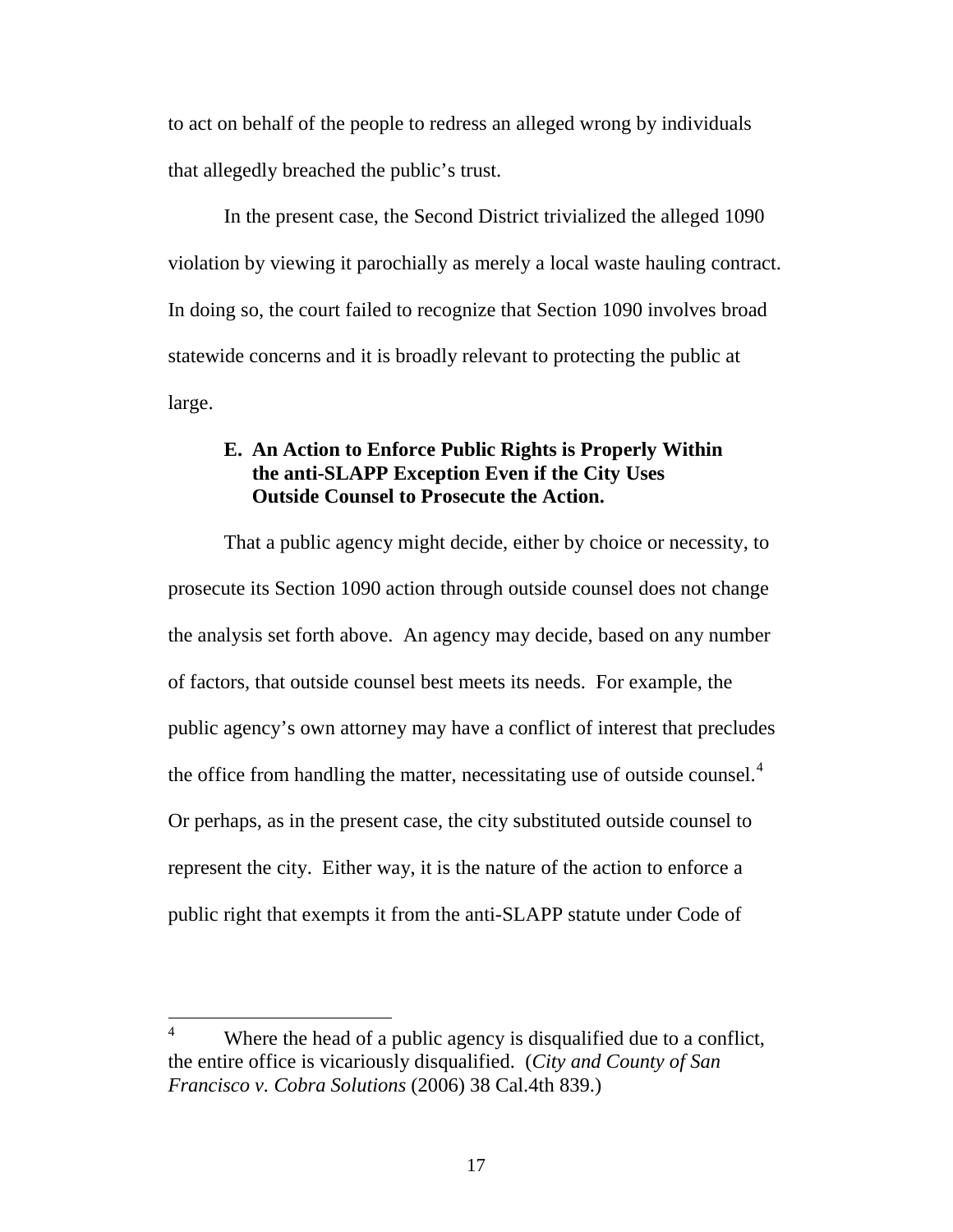Civil Procedure section 425.16(d), and not whether the attorney handling the matter is a public agency employee.

This Court has endorsed the use of outside counsel for prosecuting cases in the public's interest even on a contingency basis with appropriate controls in place. (*Atlantic Richfield, supra*, [5](#page-25-0)0 Cal.4th at p. 59.)<sup>5</sup> Further, Anti-SLAPP protections were enacted to curb frivolous lawsuits aimed at protected speech and public participation. Its provisions were never intended to interfere with a public prosecutor's duty to enforce laws for public protection.

It would be an absurd result, and one not contemplated by the Legislature, for a public agency to lose the anti-SLAPP public enforcement exception merely because its in-house agency counsel has a disqualifying conflict of interest or has otherwise been substituted by outside counsel. Thus, whether the litigation is brought by a government attorney or an attorney retained by a governmental entity, the prosecutor's exemption

<span id="page-25-0"></span> <sup>5</sup> *Atlantic Richfield* addressed the use of private counsel on a contingent basis for a public nuisance action. For a contingent fee relationship, this court required agreements to provide (at a minimum): (1) that the publicentity attorneys will retain complete control over the course and conduct of the case; (2) that government attorneys retain a veto power over any decisions made by outside counsel; and (3) that a government attorney with supervisory authority must be personally involved in overseeing the litigation. (*Atlantic Richfield*, *supra*, 50 Cal.4th at p. 64.) That case did not address required supervision over outside counsel when the government attorneys have a disqualifying conflict of interest in the matter.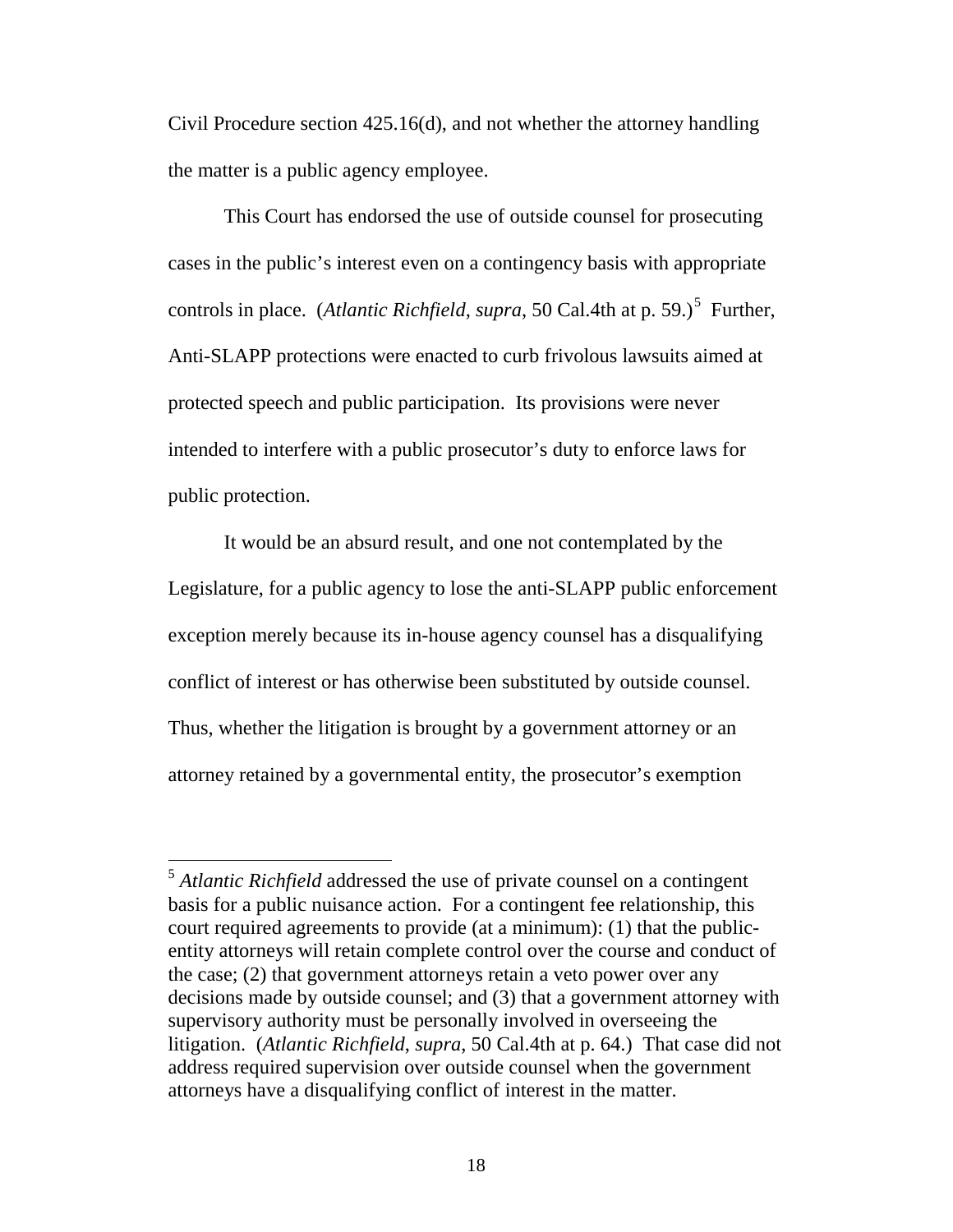should be unaffected and the government agency retains its exemption status.

#### **III. CONCLUSION**

<span id="page-26-0"></span>For all the foregoing reasons, CSAC and the League respectfully submit this brief to urge the Court to adopt the commonsense interpretation of the anti-SLAPP statute to carve out of its special procedures all actions that state and local agencies bring on behalf of the public to enforce public rights, including the law against self-dealing at issue in this case, regardless of the name of the plaintiff on the pleading. The narrow interpretation endorsed by the court below does not further the purpose of anti-SLAPP protections, but may actually interfere with efficient and timely enforcement of laws that protect the public at large.

Dated: \_\_\_\_\_\_\_\_\_\_\_\_\_\_\_\_\_ By: \_\_\_\_\_\_\_\_\_\_\_\_\_\_\_\_\_\_\_\_\_\_\_\_

JANIS L. HERBSTMAN

Attorney for Amicus Curiae California State Association of Counties and League of California Cities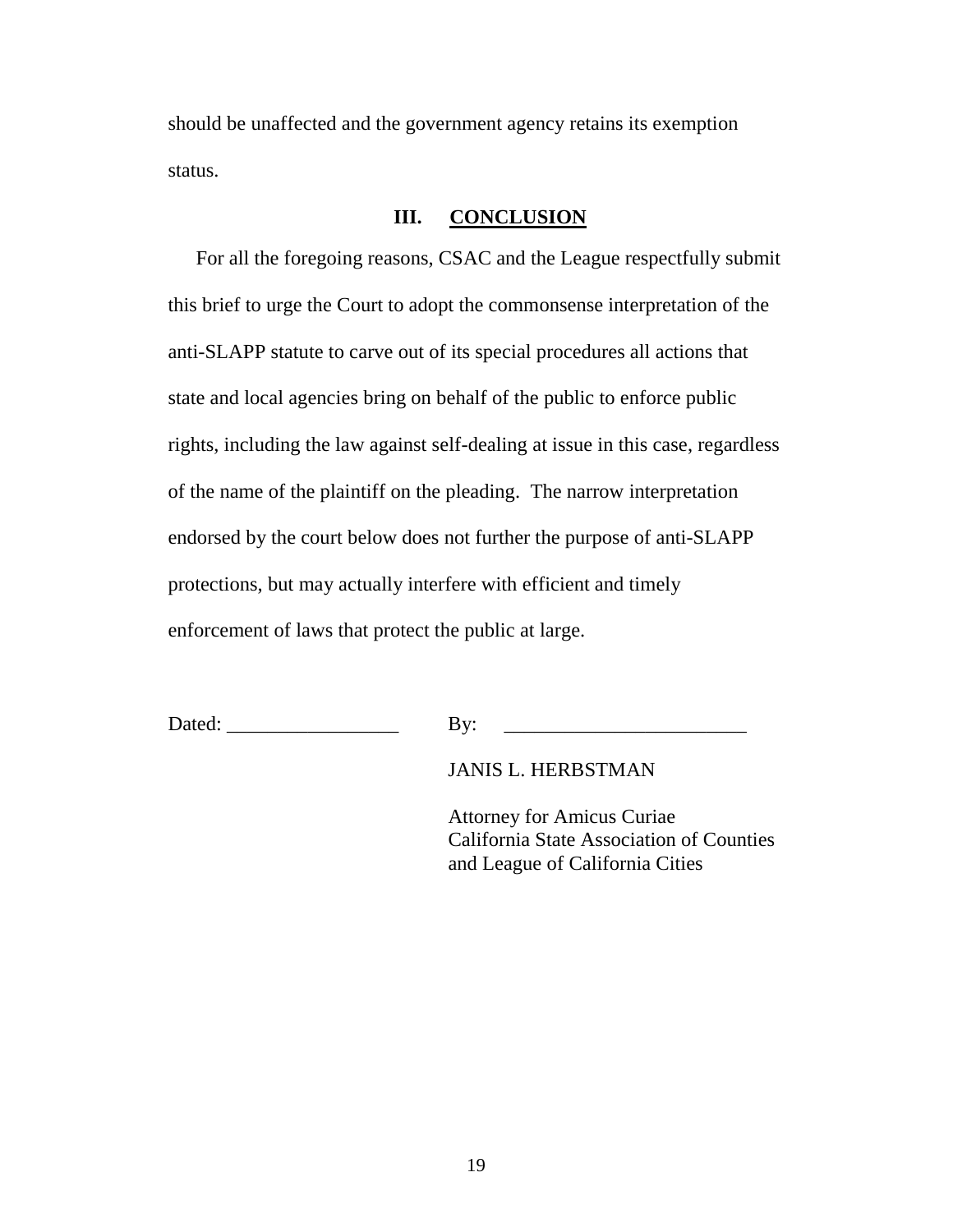## **CERTIFICATION OF COMPLIANCE WITH CALIFORNIA RULES OF COURT, RULE 8.204(c)(1)**

I hereby certify that this brief has been prepared using proportionately double-spaced 13 point Times New Roman typeface. According to the word count feature in my Microsoft Word software, this brief contains 4,143 words.

I declare under penalty of perjury under the laws of the State of California that the foregoing is true and correct. Executed this \_\_\_ day of February, 2015 in Sacramento, California.

<span id="page-27-0"></span>Respectfully submitted,

 $\mathbf{By:}$ 

 JANIS L. HERBSTMAN Attorney for Amicus Curiae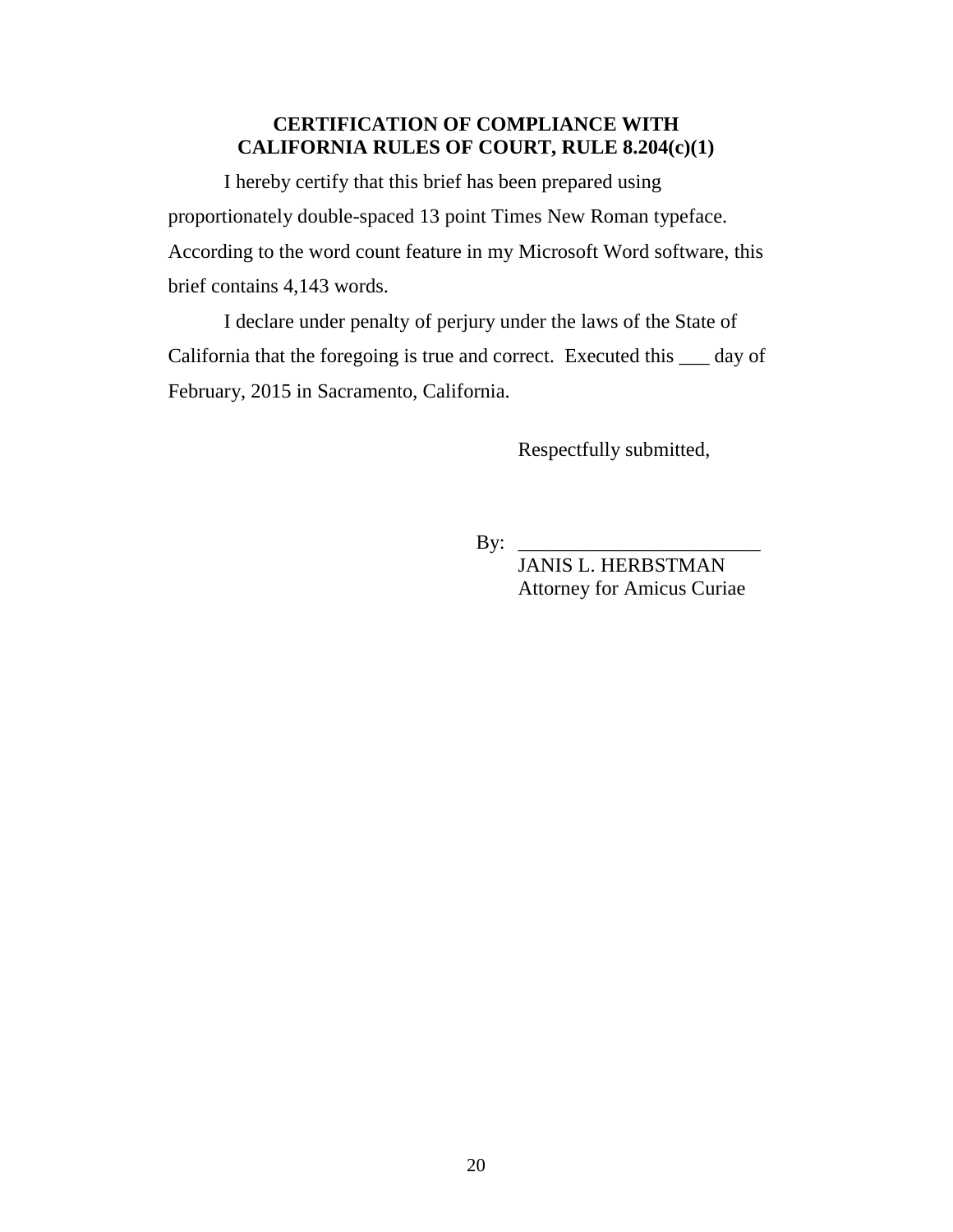#### Proof of Service by Mail

*City of Montebello v. Vasquez* Case No. S219052

I, Mary Penney, declare:

That I am, and was at the time of the service of the papers herein referred to, over the age of eighteen years, and not a party to the within action; and I am employed in the County of Sacramento, California, within which county the subject mailing occurred. My business address is 1100 K Street, Suite 101, Sacramento, California, 95814. I served the within

# **APPLICATION FOR PERMISSION TO FILE AMICUS CURIAE BRIEF IN SUPPORT OF PLAINTIFF AND APPELLANT CITY OF MONTEBELLO; PROPOSED AMICUS CURIAE BRIEF BY THE CALIFORNIA STATE ASSOCIATION OF COUNTIES AND LEAGUE OF CALIFORNIA CITIES IN SUPPORT OF NEITHER PARTY** by placing a copy thereof in a separate envelope for each addressee named hereafter, addressed to each such addressee respectively as follows:

| <b>Party</b>                                           | <b>Attorney</b>                                                                                              |
|--------------------------------------------------------|--------------------------------------------------------------------------------------------------------------|
| City of Montebello:<br><b>Plaintiff and Respondent</b> | John Gregory McClendon<br>Leibold McClendon & Mann, PC<br>23422 Mill Creek Dr #105<br>Laguna Hills, CA 92653 |
|                                                        | Raul Salinas<br>AlvaradoSmith<br>633 West Fifth Street, Suite 1100<br>Los Angeles, CA 90071                  |
| Rosemarie Vasquez:<br>Defendant and Appellant          | <b>Frank Revere</b><br>Revere & Wallace<br>355 South Grand Ave.<br>Suite 2450<br>Los Angeles, CA 90071-1560  |
| Robert Urteaga:<br>Defendant and Appellant             | <b>Frank Revere</b><br>Revere & Wallace<br>1150 South Olive<br>Suite 2000<br>Los Angeles, CA 90015-2211      |

#### **Proof of Service List**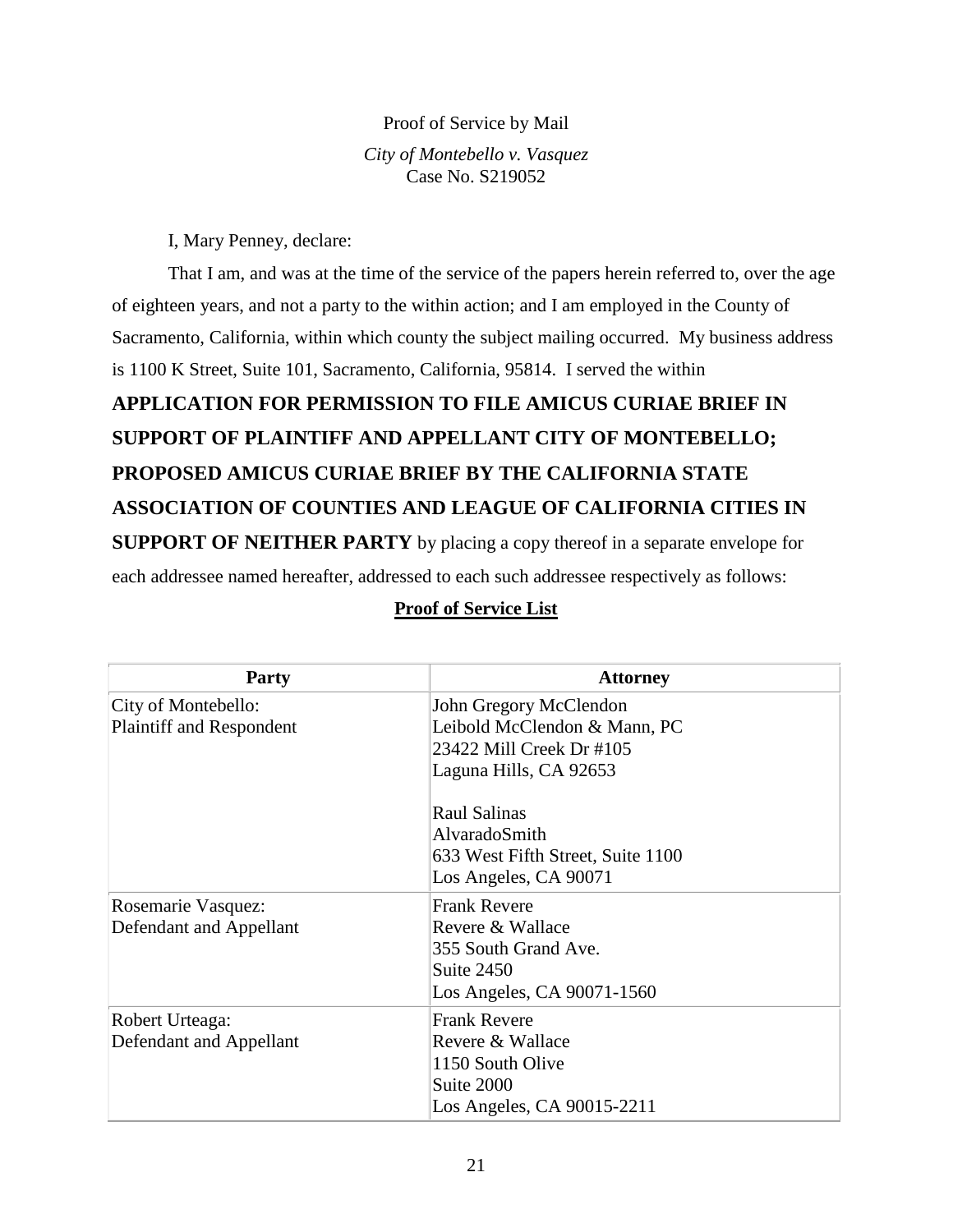| Kathy Salazar:<br>Defendant and Appellant            | <b>Frank Revere</b><br>Revere & Wallace<br>1150 South Olive<br>Suite 2000<br>Los Angeles, CA 90015-2211                                                                           |
|------------------------------------------------------|-----------------------------------------------------------------------------------------------------------------------------------------------------------------------------------|
| Richard Torres: Defendant and Appellant Frank Revere | Revere & Wallace<br>1150 South Olive<br>Suite 2000<br>Los Angeles, CA 90015-2211                                                                                                  |
|                                                      | <b>Frank Revere</b><br>Revere & Wallace<br>355 South Grand Ave.<br>Suite 2450<br>Los Angeles, CA 90071-1560                                                                       |
| Arakelian Enterprises: Intervener                    | Lauren D. Friedman<br>Courtney R. Dreibelbis<br>Gibson Dunn & Crutcher, LLP<br>3161 Michelson Drive<br>Irvine, CA 92612<br>Paul T. Gough<br>Bell McAndrews & Hiltachk, LLP        |
|                                                      | 13406 Valleyheart Drive North<br>Sherman Oaks, CA 91423                                                                                                                           |
| Court of Appeal                                      | Clerk of the Court<br>Second Appellate District – Division One<br>Ronald Reagan State Building<br>300 S. Spring Street, 2 <sup>nd</sup> Floor, No. Tower<br>Los Angeles, CA 90013 |
| <b>Trial Court</b>                                   | <b>Honorable Rolf Treu</b><br>Los Angeles County Superior Court<br>111 North Hill Street, Room 105E<br>Los Angeles, CA 90012                                                      |

and by placing the envelopes for collection and mailing following our ordinary business practice for collecting and processing correspondence for mailing. On the same day that correspondence is placed for collection and mailing, it is deposited in the ordinary course of business with the United States Postal Service in a sealed envelope with postage prepaid.